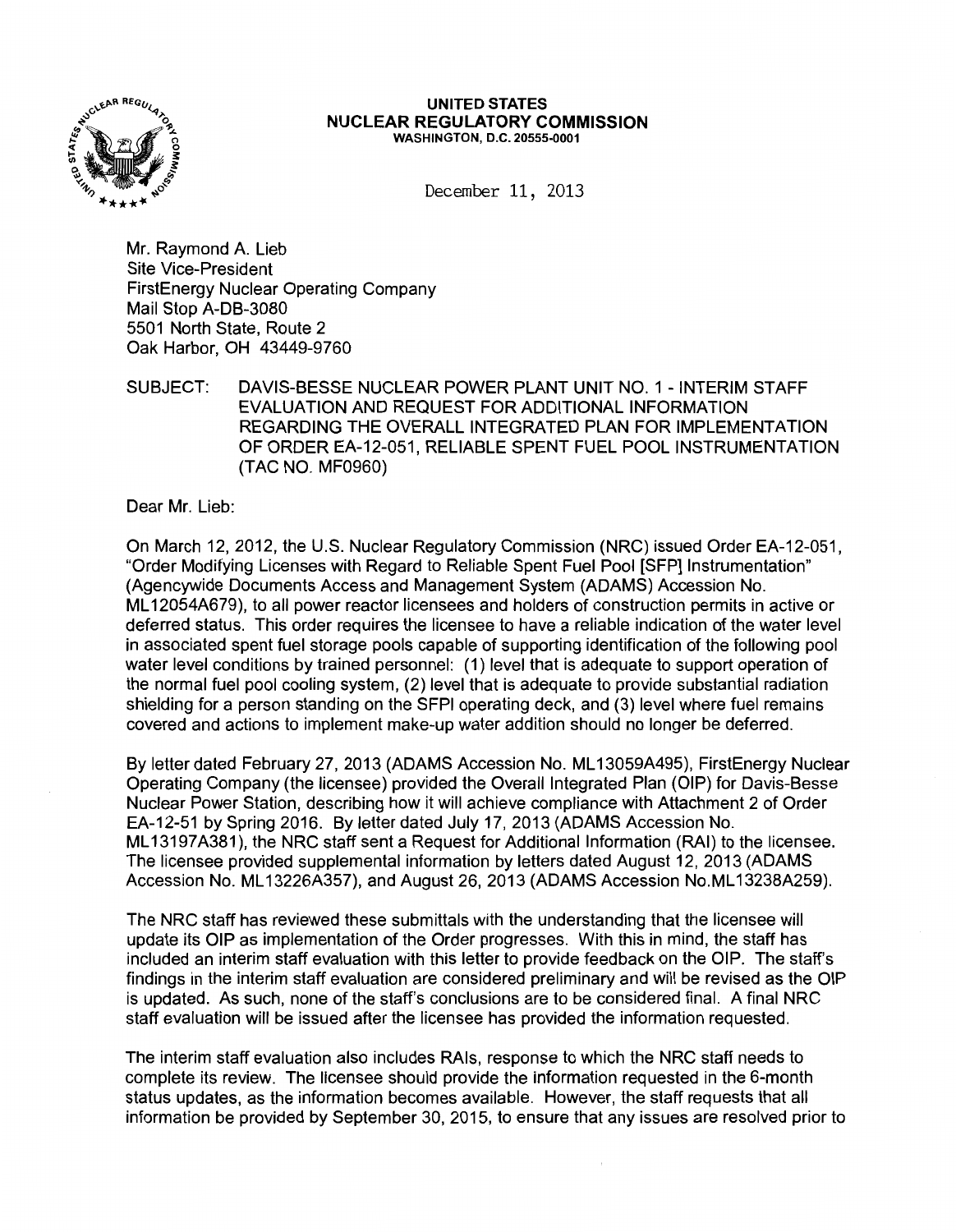$R.$  Lieb  $-2-$ 

the date by which the licensee must complete full implementation of Order EA-12-051. The licensee should adjust its schedule for providing information to ensure that all this information is provided by the requested date.

If you have any questions regarding this letter, please contact Eva Brown at 301-415-2315 or via e-mail at Eva.Brown@nrc.gov.

Sincerely,

Trais L. Ja

Travis L. Tate, Chief Plant Licensing Branch 111-2 Division of Operating Reactor Licensing Office of Nuclear Reactor Regulation

Docket No. 50-346

Enclosure: Interim Staff Evaluation and Request for Additional Information

cc w/encl: Distribution via Listserv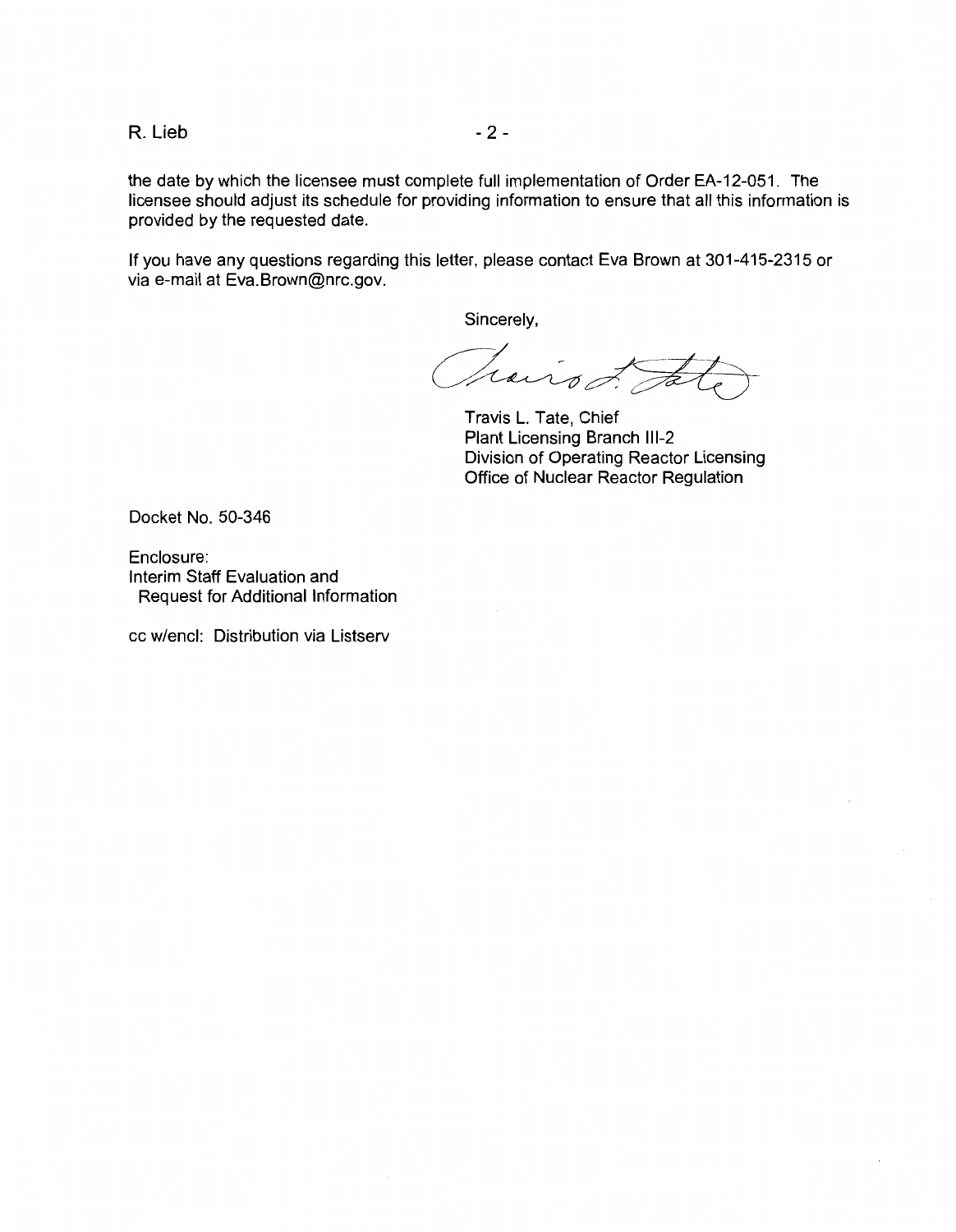

# **INTERIM STAFF EVALUATION AND REQUEST FOR ADDITIONAL INFORMATION BY THE OFFICE OF NUCLEAR REACTOR REGULATION RELATED TO THE OVERALL INTEGRATED PLAN IN RESPONSE TO ORDER EA-12-051, RELIABLE SPENT FUEL POOL INSTRUMENTATION FIRSTENERGY NUCLEAR OPERATING COMPANY DAVIS-BESSE NUCLEAR POWER STATION, UNIT N0.1 DOCKET NO. 50-346**

## **1.0 INTRODUCTION**

On March 12,2012, the U.S. Nuclear Regulatory Commission (NRC) issued Order EA-12-051, "Issuance of Order to Modify Licenses with Regard to Reliable Spent Fuel Pool [SFP] Instrumentation" (Agencywide Documents Access and Management System (ADAMS) Accession No. ML 12054A679) to all power reactor licensees and holders of construction permits in active or deferred status. This order requires, in part, that all operating reactor sites have a reliable means of remotely monitoring wide-range Spent Fuel Pool (SFP) levels to support effective prioritization of event mitigation and recovery actions in the event of a Beyond-Design-Basis (BOB) external event. The Order required all holders of operating licenses issued under Title 10 of the Code of Federal Regulations (10 CFR) Part 50, "Domestic Licensing of Production and Utilization Facilities," to submit to the NRC an Overall Integrated Plan (OIP) by February 28, 2013.

By letter dated February 27, 2013 (ADAMS Accession No. ML 13059A495), FirstEnergy Nuclear Operating Company (the licensee) provided the OIP for Davis-Besse Nuclear Power Station (DBNPS), describing how it will achieve compliance with Attachment 2 of Order EA-12-51 by Spring 2016. By letter dated July 17, 2013 (ADAMS Accession No. ML 13197A381), the NRC staff sent a Request for Additional Information (RAI) to the licensee. The licensee provided supplemental information by letters dated August 12, 2013 (ADAMS Accession No. ML 13226A357), and August 26, 2013 (ADAMS Accession No.ML 13238A259).

## **2.0 REGULATORY EVALUATION**

Order EA-12-051 requires all holders of operating licenses issued under 10 CFR Part 50, notwithstanding the provisions of any NRC regulation or license to the contrary, to comply with the requirements described in Attachment 2 to the Order except to the extent that a more stringent requirement is set forth in the license. Licensees shall promptly start implementation of the requirements in Attachment 2 to the Order and shall complete full implementation no later than two refueling cycles after submittal of the OIP or December 31, 2016, whichever comes first.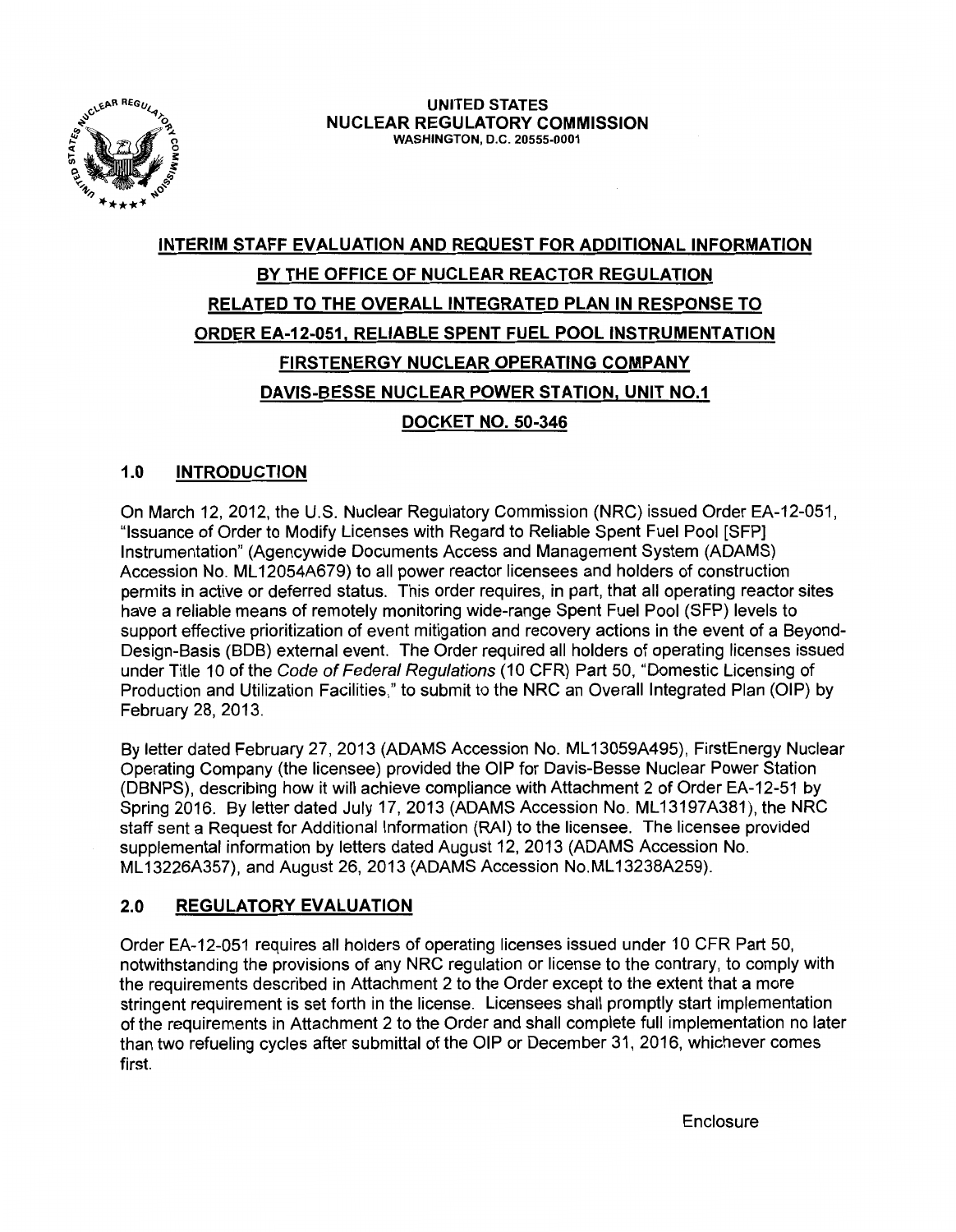Order EA-12-051 required the licensee, by February 28, 2013, to submit to the NRC an OIP, including a description of how compliance with the requirements described in Attachment 2 of the Order will be achieved.

Attachment 2 of Order EA-12-051 requires the licensees to have a reliable indication of the water level in associated spent fuel storage pools capable of supporting identification of the following pool water level conditions by trained personnel: (1) level that is adequate to support operation of the normal fuel pool cooling system, (2) level that is adequate to provide substantial radiation shielding for a person standing on the SFP operating deck, and (3) level where fuel remains covered and actions to implement make-up water addition should no longer be deferred.

Attachment 2 of Order EA-12-051, states that the SFP level instrumentation shall include the following design features:

- 1.1 Instruments: The instrumentation shall consist of a permanent, fixed primary instrument channel and a backup instrument channel. The backup instrument channel may be fixed or portable. Portable instruments shall have capabilities that enhance the ability of trained personnel to monitor spent fuel pool water level under conditions that restrict direct personnel access to the pool, such as partial structural damage, high radiation levels, or heat and humidity from a boiling pool.
- 1.2 Arrangement: The spent fuel pool level instrument channels shall be arranged in a manner that provides reasonable protection of the level indication function against missiles that may result from damage to the structure over the spent fuel pool. This protection may be provided by locating the primary instrument channel and fixed portions of the backup instrument channel, if applicable, to maintain instrument channel separation within the spent fuel pool area, and to utilize inherent shielding from missiles provided by existing recesses and corners in the spent fuel pool structure.
- 1.3 Mounting: Installed instrument channel equipment within the spent fuel pool shall be mounted to retain its design configuration during and following the maximum seismic ground motion considered in the design of the spent fuel pool structure.
- 1.4 Qualification: The primary and backup instrument channels shall be reliable at temperature, humidity, and radiation levels consistent with the spent fuel pool water at saturation conditions for an extended period. This reliability shall be established through use of an augmented quality assurance process (e.g., a process similar to that applied to the site fire protection program).
- 1.5 Independence: The primary instrument channel shall be independent of the backup instrument channel.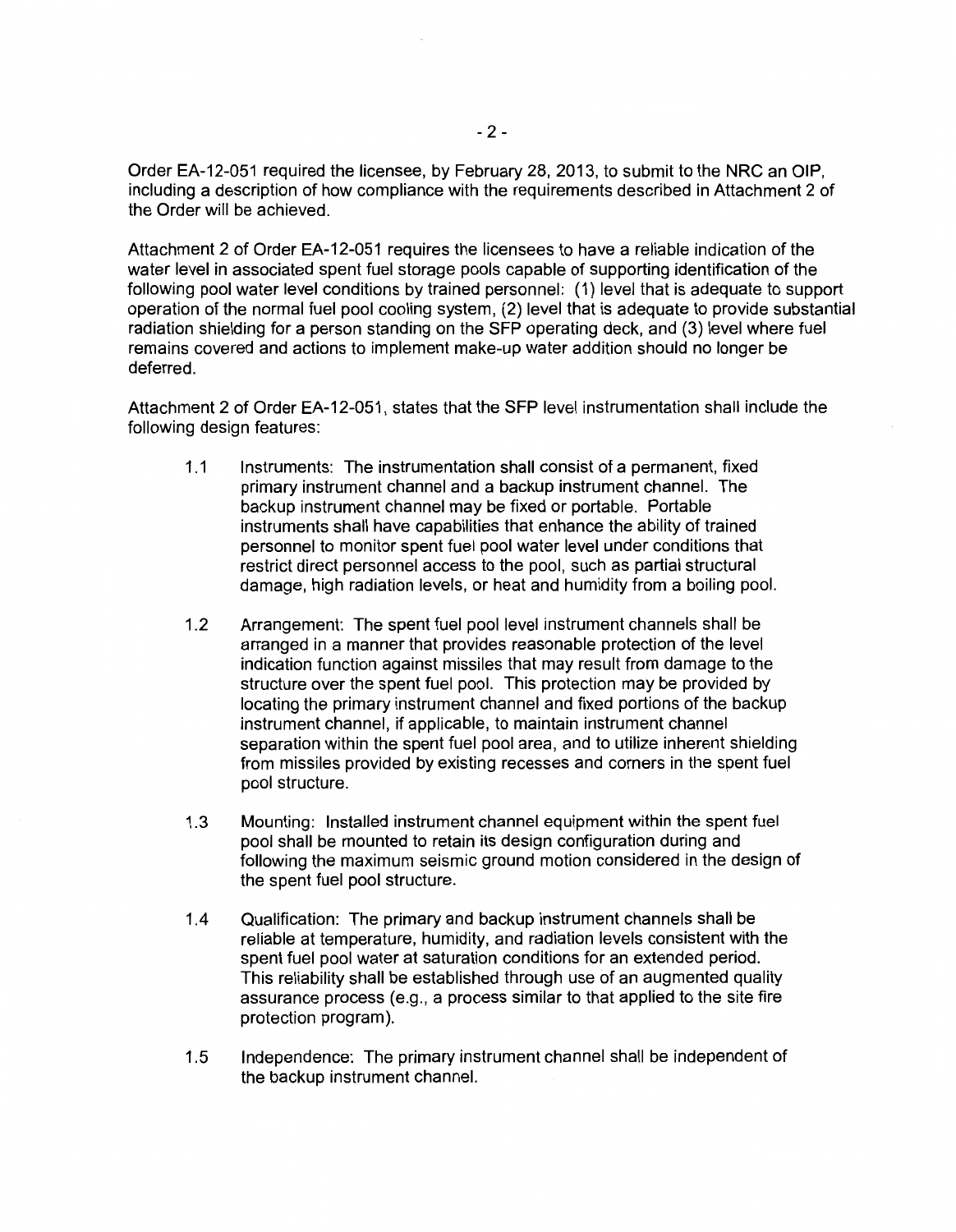- 1.6 Power supplies: Permanently installed instrumentation channels shall each be powered by a separate power supply. Permanently installed and portable instrumentation channels shall provide for power connections from sources independent of the plant [alternating current (ac)] and [direct current (de)] power distribution systems, such as portable generators or replaceable batteries. Onsite generators used as an alternate power source and replaceable batteries used for instrument channel power shall have sufficient capacity to maintain the level indication function until offsite resource availability is reasonably assured.
- 1.7 Accuracy: The instrument channels shall maintain their designed accuracy following a power interruption or change in power source without recalibration.
- 1.8 Testing: The instrument channel design shall provide for routine testing and calibration.
- 1.9 Display: Trained personnel shall be able to monitor the spent fuel pool water level from the control room, alternate shutdown panel, or other appropriate and accessible location. The display shall provide ondemand or continuous indication of spent fuel pool water level.

Attachment 2 of Order EA-12-051 , states that the SFP instrumentation shall be maintained available and reliable through appropriate development and implementation of the following programs:

- 2.1 Training: Personnel shall be trained in the use and the provision of alternate power to the primary and backup instrument channels.
- 2.2 Procedures: Procedures shall be established and maintained for the testing, calibration, and use of the primary and backup spent fuel pool instrument channels.
- 2.3 Testing and Calibration: Processes shall be established and maintained for scheduling and implementing necessary testing and calibration of the primary and backup spent fuel pool level instrument channels to maintain the instrument channels at the design accuracy.

On August 29, 2012, the NRC issued an interim staff guidance document (ISG), JLD-ISG-2012-03, "Compliance with Order EA-12-051, Reliable Spent Fuel Pool Instrumentation" (ADAMS Accession No. ML 12221A339), to describe methods acceptable to the NRC staff for complying with Order EA-12-051. The ISG endorses, with exceptions and clarifications, the methods described in the Nuclear Energy Institute (NEI) guidance document NEI 12-02, Revision 1, "Industry Guidance for Compliance with NRC Order EA-12-051, 'To Modify Licenses with Regard to Reliable Spent Fuel Pool Instrumentation,'" dated August 2012 (ADAMS Accession No. ML 12240A307). Specifically, the ISG states:

The NRC staff considers that the methodologies and guidance in conformance with the guidelines provided in NEI 12-02, Revision 1, subject to the clarifications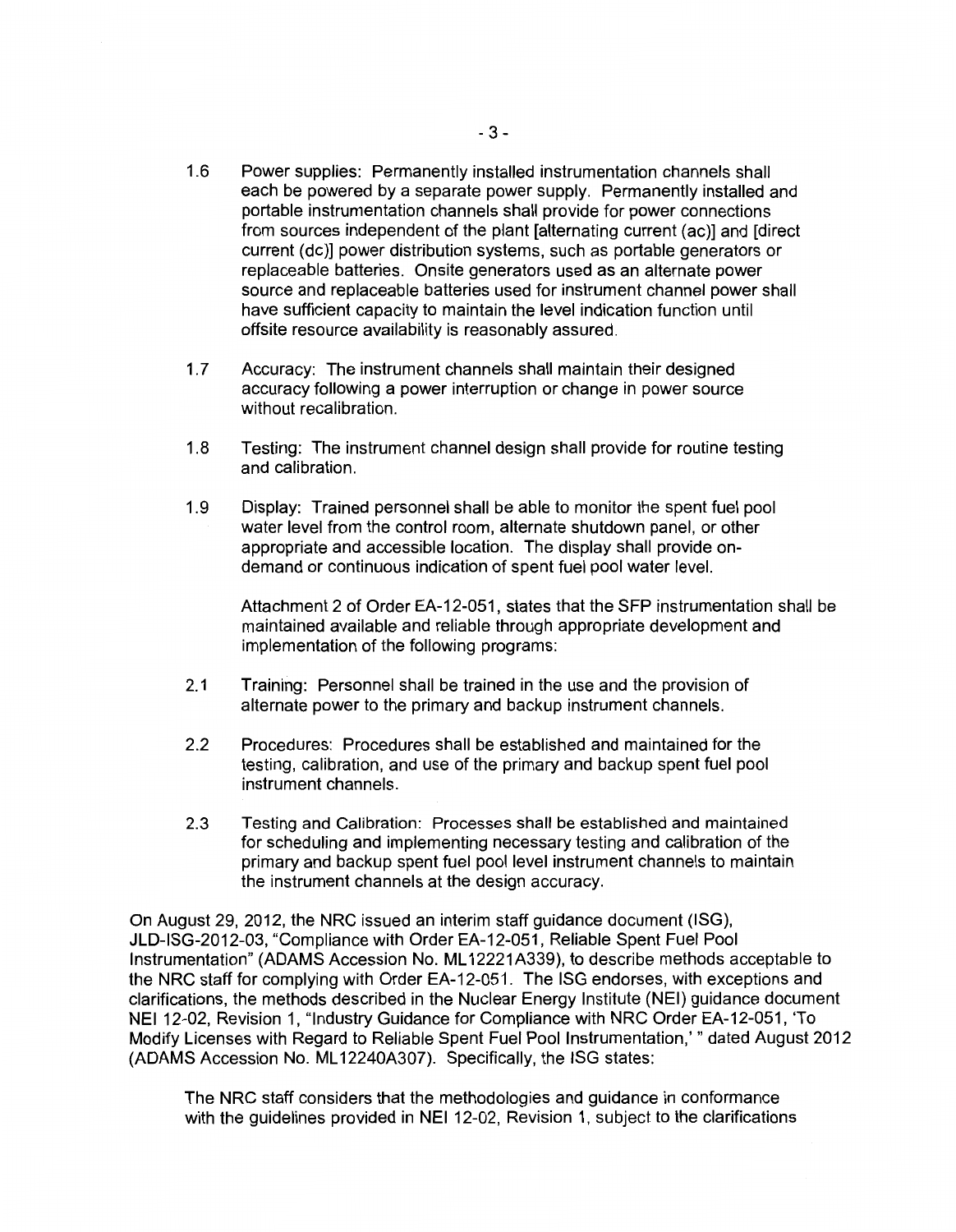and exceptions in Attachment 1 to this ISG, are an acceptable means of meeting the requirements of Order EA-12-051.

## 3.0 **TECHNICAL EVALUATION**

## 3.1 Background and Schedule

DBNPS, Unit No. 1, discharges irradiated fuel to a single spent fuel storage pool. With the exception of limited time periods for maintenance or non-refueling operations, administrative controls maintain gates in the open position between the following pools: SFP, fuel transfer canal and cask loading pit. Thus, these pools are normally inter-connected and at the same water level when the water level in the SFP is greater than 1 foot above the top of stored fuel seated in the storage racks.

The licensee submitted its OIP on February 27, 2013. The OIP states that the installation of the SFP level instrumentation at DBNPS is scheduled for completion in spring 2016 based on the end of the second refueling outage following the submittal of this integrated plan.

The NRC staff has reviewed the licensee's schedule for implementation of SFP level instrumentation. If the licensee completes implementation in accordance with this schedule, it would appear to achieve compliance with Order EA-12-051 within two refueling cycles after submittal of the OIP and before December 31, 2016.

## 3.2 Spent Fuel Pool Water Levels

Attachment 2 of Order EA-12-051 states, in part, that

All licensees identified in Attachment 1 to this Order shall have a reliable indication of the water level in associated spent fuel storage pools capable of supporting identification of the following pool water level conditions by trained personnel: (1) level that is adequate to support operation of the normal fuel pool cooling system [Level 1], (2) level that is adequate to provide substantial radiation shielding for a person standing on the SFP operating deck [Level 2], and (3) level where fuel remains covered and actions to implement make-up water addition should no longer be deferred [Level 3].

NEI 12-02 states, in part, that

Level 1 represents the HIGHER of the following two points:

- The level at which reliable suction loss occurs due to uncovering of the coolant inlet pipe, weir or vacuum breaker (depending on the design), or
- The level at which the water height, assuming saturated conditions, above the centerline of the cooling pump suction provides the required net positive suction head specified by the pump manufacturer or engineering analysis.

In its OIP, the licensee did not provide a specific elevation for level 1, but stated that the indicated level on either the primary or backup instrument channel would be greater than a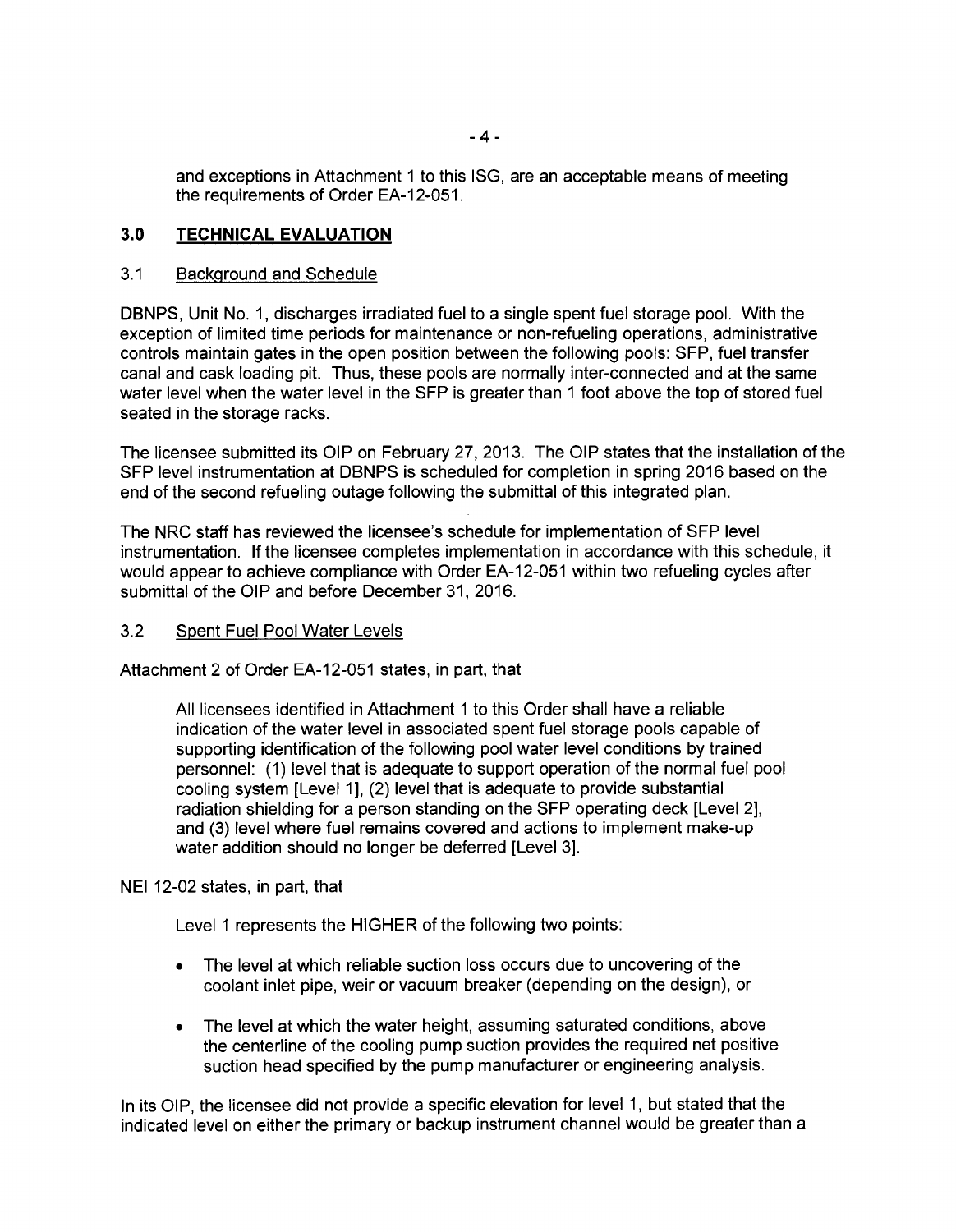to-be-determined elevation plus the accuracy of the SFP level instrument channel.

In its letter dated August 12, 2013, the licensee stated, in part, that

As stated in letter dated February 27, 2013, the OIPs are based on conceptual design information. Progress made, proposed changes in compliance methods, updates to the schedule, and if needed, requests for relief and the bases will be provided in the six-month integrated plan updates. As indicated in the DBNPS OIP, spent fuel pool water levels that are yet to be determined will be established by the complete SFP Instrumentation Design milestone in Section 2. The information to support response to this request would be available after final design is complete. Therefore, FENOC intends to submit the response to this request in the February 2014 six-month update.

The NRC staff notes that the licensee did not provide a specific elevation for level 1, but stated that the indicated level on either the primary or backup instrument channel would be greater than a to-be-determined. The staff also notes that in its letter dated August 26, 2013, the licensee identified the status of this activity as "Not Started," and that it intends to submit the information to the staff in the February 2014, six-month update. The staff has identified this request as:

## **RAI#1**

## **Please specify for Level 1 how the identified location represents the higher of the two**  points described in the NEI 12-02 guidance for this level.

NEI 12-02 states, in part, that

Level 2 represents the range of water level where any necessary operations in the vicinity of the spent fuel pool can be completed without significant dose consequences from direct gamma radiation from the stored spent fuel. Level 2 is based on either of the following:

- 10 feet ( +/- 1 foot) above the highest point of any fuel rack seated in the spent fuel pools, or
- a designated level that provides adequate radiation shielding to maintain personnel radiological dose levels within acceptable limits while performing local operations in the vicinity of the pool. This level shall be based on either plant-specific or appropriate generic shielding calculations, considering the emergency conditions that may apply at the time and the scope of necessary local operations, including installation of portable SFP instrument channel components.

In its OIP, the licensee stated that Level 2 is the indicated level on either primary or backup instrument channel greater than 587 feet (ft.) 8 inches (in.) plus the accuracy of the SFP level instrument channel, which is to be determined.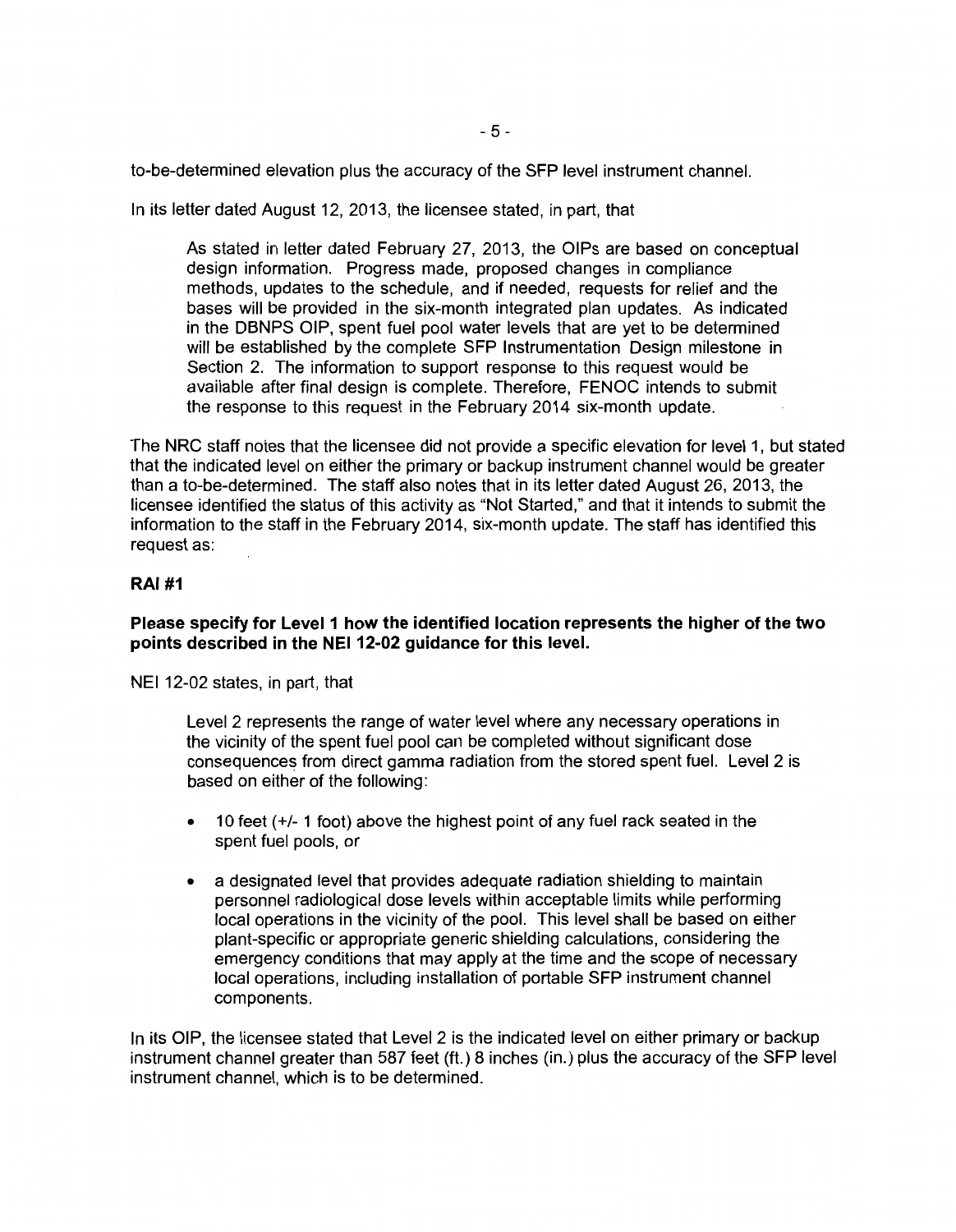NEI 12-02 states, in part, that

Level 3 corresponds nominally (i.e.,  $+/-1$  foot) to the highest point of any fuel rack seated in the spent fuel pool. Level 3 is defined in this manner to provide the maximum range of information to operators, decision makers and emergency response personnel.

In its OIP, the licensee stated that the Level 3 is the indicated level on either the primary or backup instrument channel greater than 577 ft. 8 in. (which is the top of the highest point on the spent fuel pool racks).

In NRC's staff letter dated July 17, 2013, the staff requested a clearly labeled sketch depicting the elevation view of the SFP and indicating the datum values representing Levels 1, 2 and 3, as well as the top of the fuel rack. In its letter dated August 12, 2013, the licensee stated, in part, that

As stated in letter dated February 27, 2013, the OIPs are based on conceptual design information. Progress made, proposed changes in compliance methods, updates to the schedule, and if needed, requests for relief and the bases will be provided in the six-month integrated plan updates. The information to support response to this request would be available after final design is complete. Therefore, FENOC intends to submit the response to this request in the February 2014 six-month update.

The NRC staff notes that further information regarding the identification of Levels 1, 2 and 3 is not currently available for review and that in its letter dated August 26, 2013, the licensee identified the status of this activity as "Not Started." The licensee indicated that it intends to submit the information to the staff in the February 2014, six-month update. The staff has identified this request as:

## **RAI#2**

**Please provide a clearly labeled sketch depicting the elevation view of the proposed typical mounting arrangement for the portions of the instrument channel consisting of permanent measurement channel equipment (e.g., fixed level sensors and/or stilling wells, and mounting brackets). Indicate on this sketch the datum values representing Level 1, Level 2, and Level 3, as well as the top of the fuel racks. Indicate on this sketch the portion of the level sensor measurement range that is sensitive to measurement of the fuel pool level, with respect to the Level 1, Level 2, and Level 3, datum points.** 

(This information was previously requested as RAI-1b in the NRC letter dated July 17, 2013.)

## 3.3 Design Features: Instruments

Attachment 2 of Order EA-12-051, states, in part, that

The instrumentation shall consist of a permanent, fixed primary instrument channel and a backup instrument channel. The backup instrument channel may be fixed or portable. Portable instruments shall have capabilities that enhance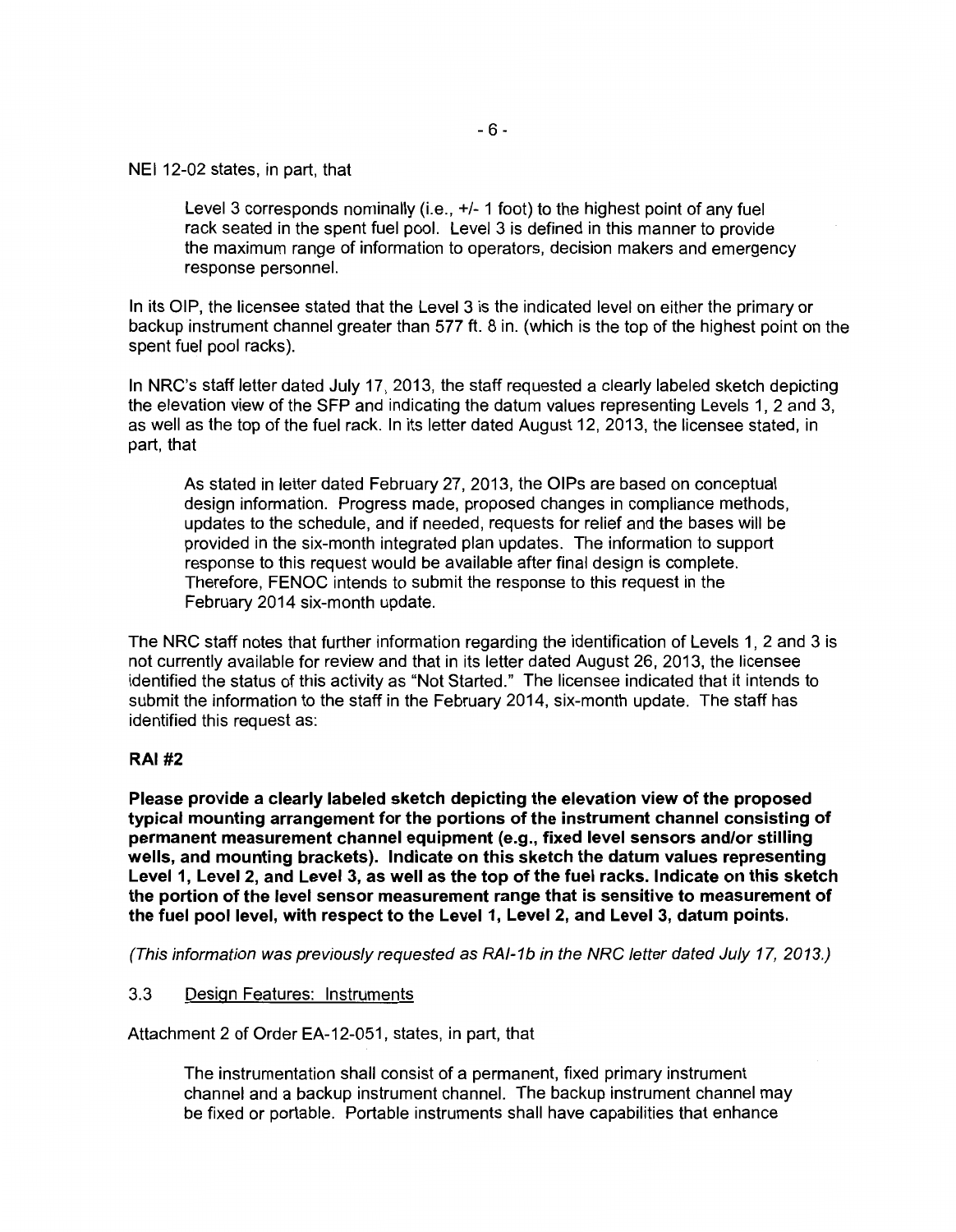the ability of trained personnel to monitor spent fuel pool water level under conditions that restrict direct personnel access to the pool, such as partial structural damage, high radiation levels, or heat and humidity from a boiling pool.

NEI 12-02 states, in part, that

A spent fuel pool level instrument channel is considered reliable when the instrument channel satisfies the design elements listed in Section 3 [Instrumentation Design Features] of this guidance and the plant operator has fully implemented the programmatic features listed in Section 4 [Program Features].

In its OIP, the licensee stated that the instrumentation will consist of permanent, fixed primary and backup instrument channels and that the measured range will be continuous from the top of the SFP to the top of the spent fuel racks.

In its letter dated August 12, 2013, the licensee stated, in part, that

As stated in letter dated February 27, 2013, the OIPs are based on conceptual design information. Progress made, proposed changes in compliance methods, updates to the schedule, and if needed, requests for relief and the bases will be provided in the six- month integrated plan updates. The information to support response to this request would be available after final design is complete. Therefore, FENOC [the licensee] intends to submit the response to this request in the February 2014 six-month update.

The licensee's proposed plan, with respect to the number of channels for both of its SFPs, appears to be consistent with NEI 12-02, as endorsed by the ISG.

The NRC staff notes that the information regarding the specific measurement range of the SFP level instrumentation to cover Levels 1, 2, and 3 is not currently available for review and that in its letter dated August 26, 2013, the licensee identified the status of this activity as "Not Started." The licensee indicated that it intends to submit the information to the staff in the February 2014, six-month update. The staff has addressed this request in RAI #2 above.

## 3.4 Design Features: Arrangement

Attachment 2 of Order EA-12-051, states, in part, that

The spent fuel pool level instrument channels shall be arranged in a manner that provides reasonable protection of the level indication function against missiles that may result from damage to the structure over the spent fuel pool. This protection may be provided by locating the primary instrument channel and the fixed portions of the backup instrument channel, if applicable, to maintain instrument channel separation within the spent fuel pool area, and to utilize inherent shielding from missiles provided by existing recesses and corners in the spent fuel pool structure.

NEI 12-02 states, in part, that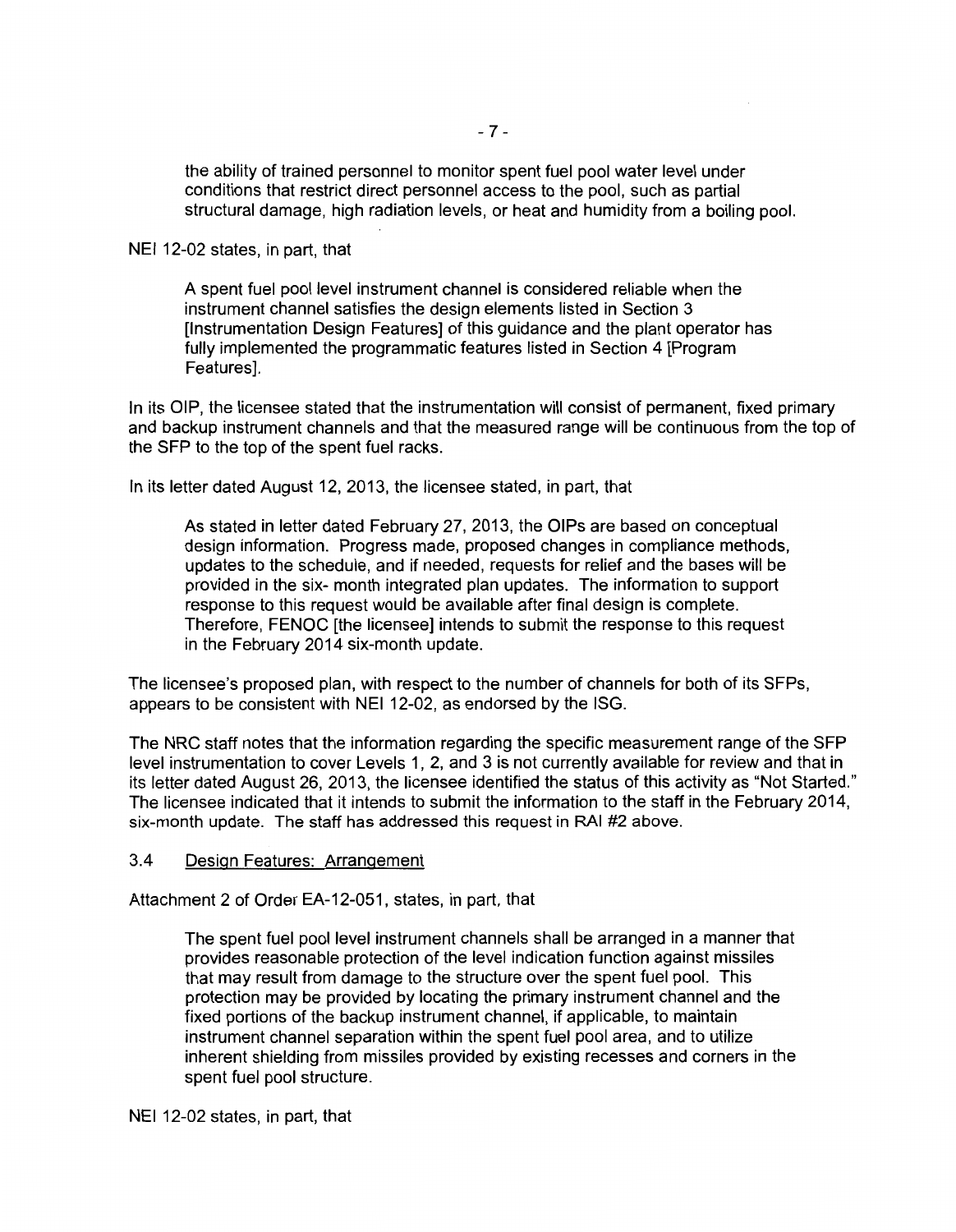The intent of the arrangement requirement is to specify reasonable separation and missile protection requirements for permanently installed instrumentation used to meet this order. Although additional missile barriers are not required to be installed, separation and shielding can help minimize the probability that damage due to an explosion or extreme natural phenomena (e.g., falling or winddriven missiles) will render fixed channels of SFP instrumentation unavailable. Installation of the SFP instrument channels shall be consistent with the plantspecific SFP design requirements and should not impair normal SFP function.

Channel separation should be maintained by locating the installed sensors in different places in the SFP area.

In its OIP, the licensee states, in part, that

The planned design of this system will consist of two measurement channels, one primary and one backup. Each channel consists of a level sensor, an electronics unit and an indicator. The primary and backup instrument channel sensors would be protected against missiles that may result from damage to the structure over the SFP. The sensors will be mounted as close to the different SFP corners as possible to minimize the possibility of a single event or missile damaging both channels. The sensor arrangement has been proposed in a manner limiting any interference with existing equipment in or around the SFP. This proposed design would not pose any potential hazard to personnel working around the pool or on the level instrumentation itself.

The proposed design locates the electronics enclosures in an area removed from the SFP environment, which would be accessible in the event of a beyond-design basis external event that would restrict access to the SFP. The enclosures for the two instrument channels will be separated to minimize the possibility of a single event damaging both channels. Cabling for each channel will be run in separate conduit and/or cable tray to the control room indicators.

In its letter dated August 12, 2013, the licensee stated, in part, that

As stated in letter dated February 27, 2013, the OIPs are based on conceptual design information. Progress made, proposed changes in compliance methods, updates to the schedule, and if needed, requests for relief and the bases will be provided in the six-month integrated plan updates. The information to support response to this request would be available after final design is complete. Therefore, FENOC intends to submit the response to this request in the February 2014 six-month update.

The NRC staff notes that the information regarding the arrangement of the SFP level instrumentation is not currently available for review and that in its letter dated August 26, 2013, the licensee identified the status of this activity as "Not Started." The licensee indicated that it intends to submit the information to the staff in the February 2014, six-month update. The staff has identified this request as: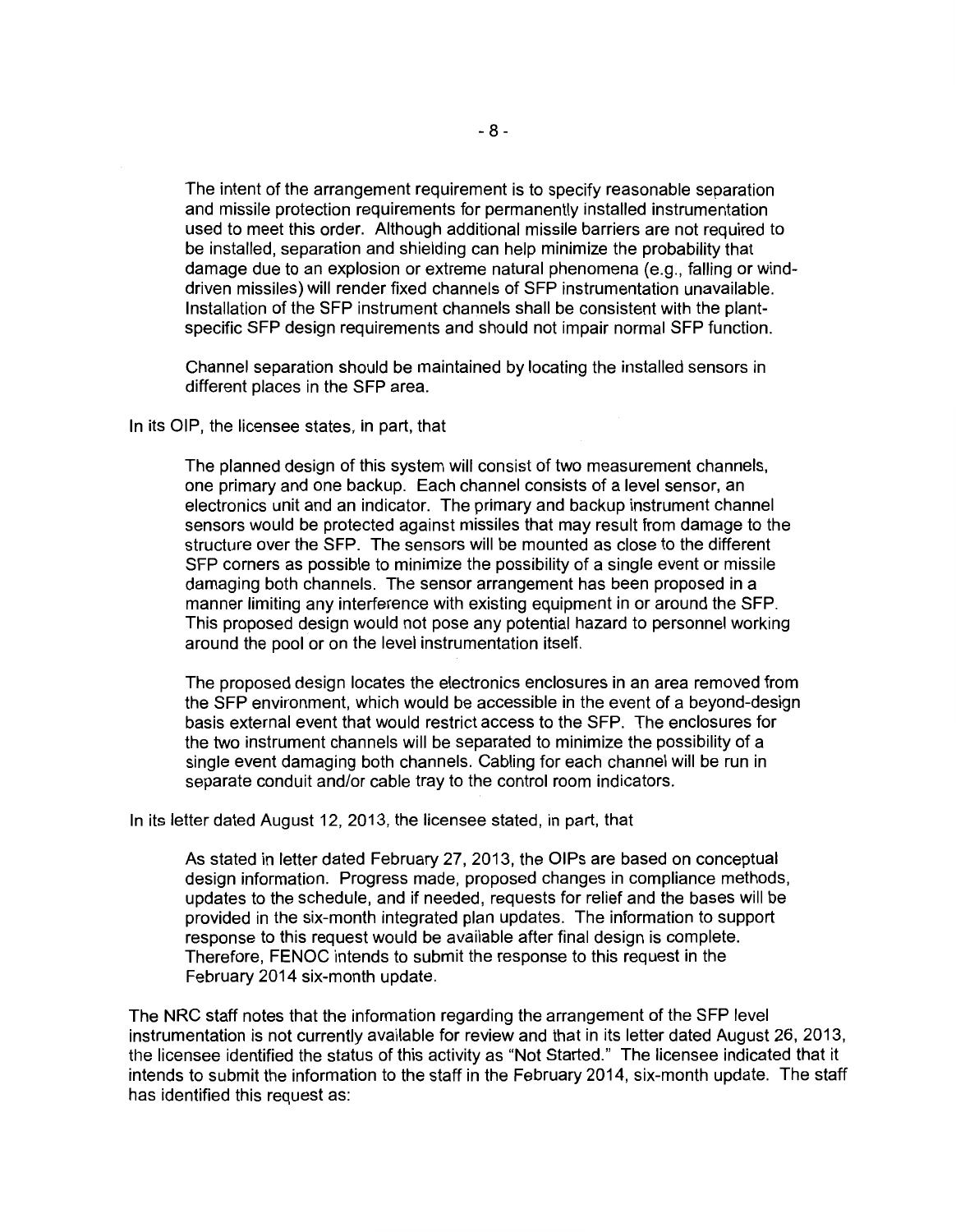#### **RAI#3**

**Please provide a clearly labeled sketch or marked-up plant drawing of the plan view of the SFP area, depicting the SFP inside dimensions, the planned locations/placement of the primary and back-up SFP level sensor, and the proposed routing of the cables that will extend from these sensors toward the location of the read-out/display device.** 

(This information was previously requested as RAI-2 in the NRC letter dated July 17, 2013.)

#### 3.5 Design Features: Mounting

Attachment 2 of Order EA-12-051 states, in part, that

Installed instrument channel equipment within the spent fuel pool shall be mounted to retain its design configuration during and following the maximum seismic ground motion considered in the design of the spent fuel pool structure.

NEI 12-02 states, in part, that

The mounting shall be designed to be consistent with the highest seismic or safety classification of the SFP. An evaluation of other hardware stored in the SFP shall be conducted to ensure it will not create adverse interaction with the fixed instrument location(s).

The basis for the seismic design for mountings in the SFP shall be the plant seismic design basis at the time of submittal of the Integrated Plan for implementing NRC Order EA-12-051.

In its OIP, the licensee stated that the installed primary and back up SFP level instrument channel equipment within the SFP would be mounted to retain its design configuration during and following the maximum seismic ground motion considered in the design of the SFP structure.

In its letter dated, August 12, 2013, the licensee stated, in part, that

As stated in letter dated February 27, 2013, the OIPs are based on conceptual design information. Progress made, proposed changes in compliance methods, updates to the schedule, and if needed, requests for relief and the bases will be provided in the six-month integrated plan updates. The information to support response to this request would be available after final design is complete. Therefore, FENOC intends to submit the response to this request in the February 2014 six-month update.

The NRC staff notes that the information regarding mounting of the SFP level instrumentation is not currently available for review and that in its letter dated August 26, 2013, the licensee identified the status of this activity as "Not Started." The licensee indicated that it intends to submit the information to the staff in the February 2014, six-month update. The staff has identified these requests as: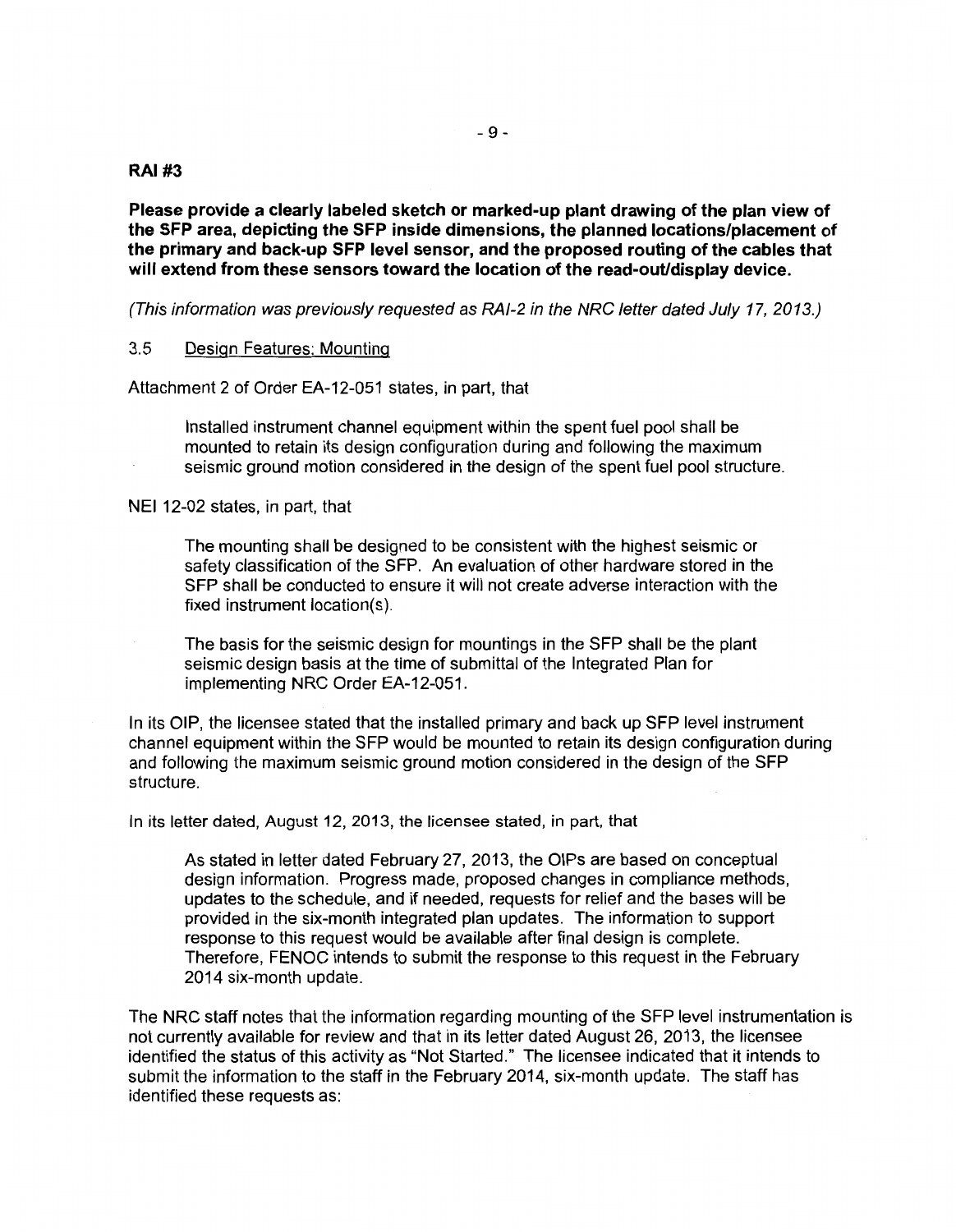#### RAI#4

Please provide the following:

- a) The design criteria that will be used to estimate the total loading on the mounting device(s), including static weight loads and dynamic loads. Describe the methodology that will be used to estimate the total loading, inclusive of design basis maximum seismic loads and the hydrodynamic loads that could result from pool sloshing or other effects that could accompany such seismic forces.
- b) A description of the manner in which the level sensor (and stilling well, if appropriate) will be attached to the refueling floor and/or other support structures for each planned point of attachment of the probe assembly. Indicate in a schematic the portions of the level sensor that will serve as points of attachment for mechanical/mounting or electrical connections.
- c) A description of the manner by which the mechanical connections will attach the level instrument to permanent SFP structures so as to support the level sensor assembly.

(This information was previously requested as RAI-3 in NRC letter dated July 17, 2013.)

In addition, the staff plans to verify the results of the licensee's seismic testing and analysis when it is completed based on the licensee's response to the following:

## RAI#S

For RAI 4(a) above, please provide the results of the analyses used to verify the design criteria and methodology for seismic testing of the SFP instrumentation and the electronics units, including, design basis maximum seismic loads and the hydrodynamic loads that could result from pool sloshing or other effects that could accompany such seismic forces.

## RAI#6

For each of the mounting attachments required to attach SFP Level equipment to plant structures, please describe the design inputs, and the methodology that was used to qualify the structural integrity of the affected structures/equipment.

#### 3.6 Design Features: Qualification

Attachment 2 of Order EA-12-051 states, in part, that

The primary and backup instrument channels shall be reliable at temperature, humidity, and radiation levels consistent with the spent fuel pool water at saturation conditions for an extended period. This reliability shall be established through use of an augmented quality assurance process (e.g. a process similar to that applied to the site fire protection program).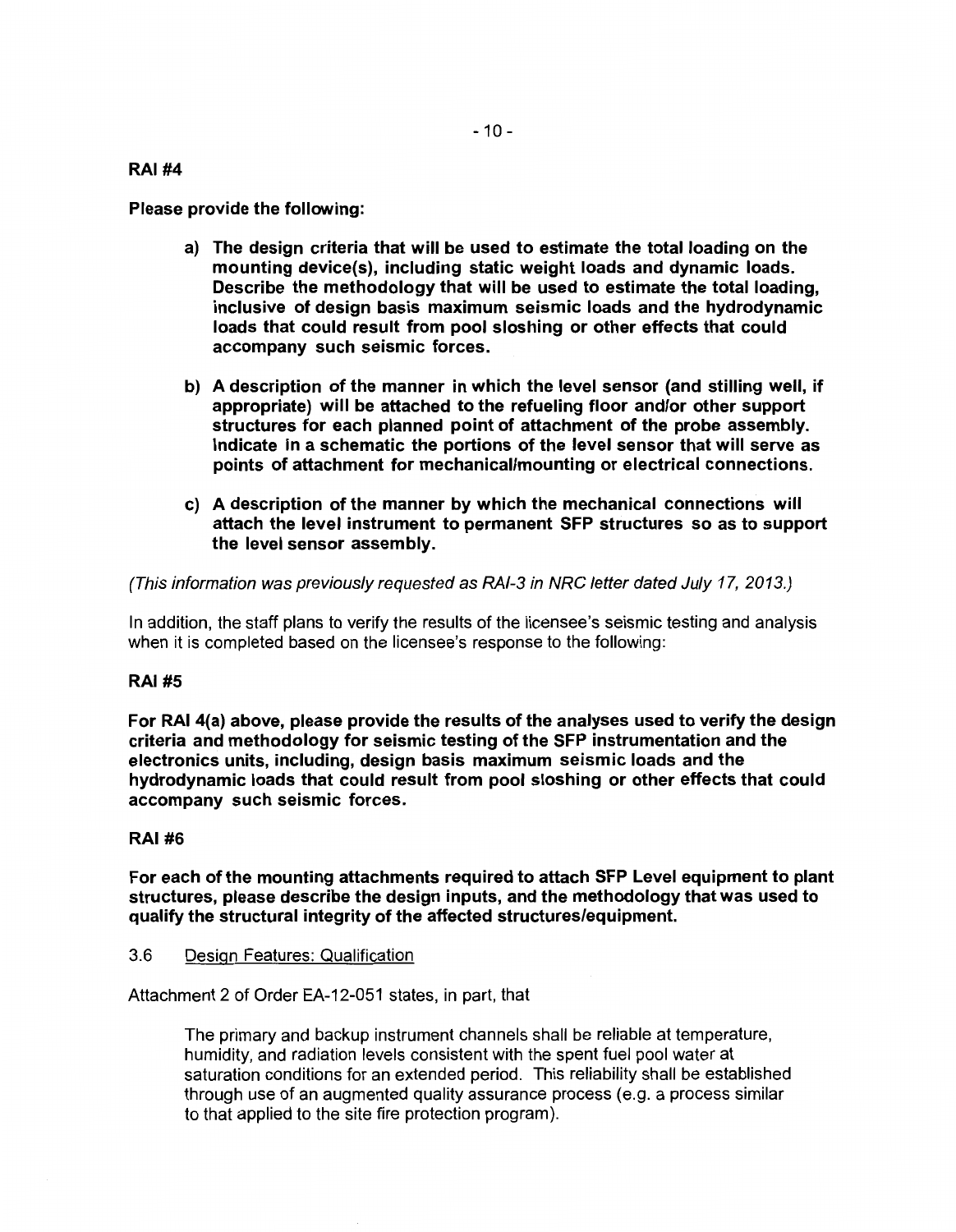$-11 - 1$ 

NEI 12-02 states, in part, that

The instrument channel reliability shall be demonstrated via an appropriate combination of design, analyses, operating experience, and/or testing of channel components for the following sets of parameters, as described in the paragraphs below:

- conditions in the area of instrument channel component use for all instrument components,
- effects of shock and vibration on instrument channel components used during any applicable event for only installed components, and
- seismic effects on instrument channel components used during and following a potential seismic event for only installed components ...

The NRC staff assessment of the instrument qualification is discussed in the following subsections below:

## 3. 6. 1 Augmented Quality Process

Appendix A-1 of the guidance in NEI 12-02 describes a quality assurance process for nonsafety systems and equipment that is not already covered by existing quality assurance requirements. Within the ISG, the NRC staff found the use of this quality assurance process to be an acceptable means of meeting the augmented quality requirements of Order EA-12-051.

In its OIP, the licensee stated that reliability will be established through the use of an augmented quality assurance process.

The licensee's proposed commitment to an augmented quality assurance process appears to be consistent with NEI 12-02, as endorsed by the ISG.

#### 3. 6. 2 Qualification and Reliability

NEI 12-02 states, in part, that

The temperature, humidity and radiation levels consistent with conditions in the vicinity of the [SFP] and the area of use considering normal operational, event and post-event conditions for no fewer than seven days post-event or until off-site resources can be deployed by the mitigating strategies resulting from Order EA-12-049 should be considered. Examples of post-event (beyonddesign-basis) conditions to be considered are:

- radiological conditions for a normal refueling quantity of freshly discharged ( 100 hours) fuel with the SFP water level 3 as described in this order,
- temperatures of 212 degrees F and 100% relative humidity environment,
- boiling water and/or steam environment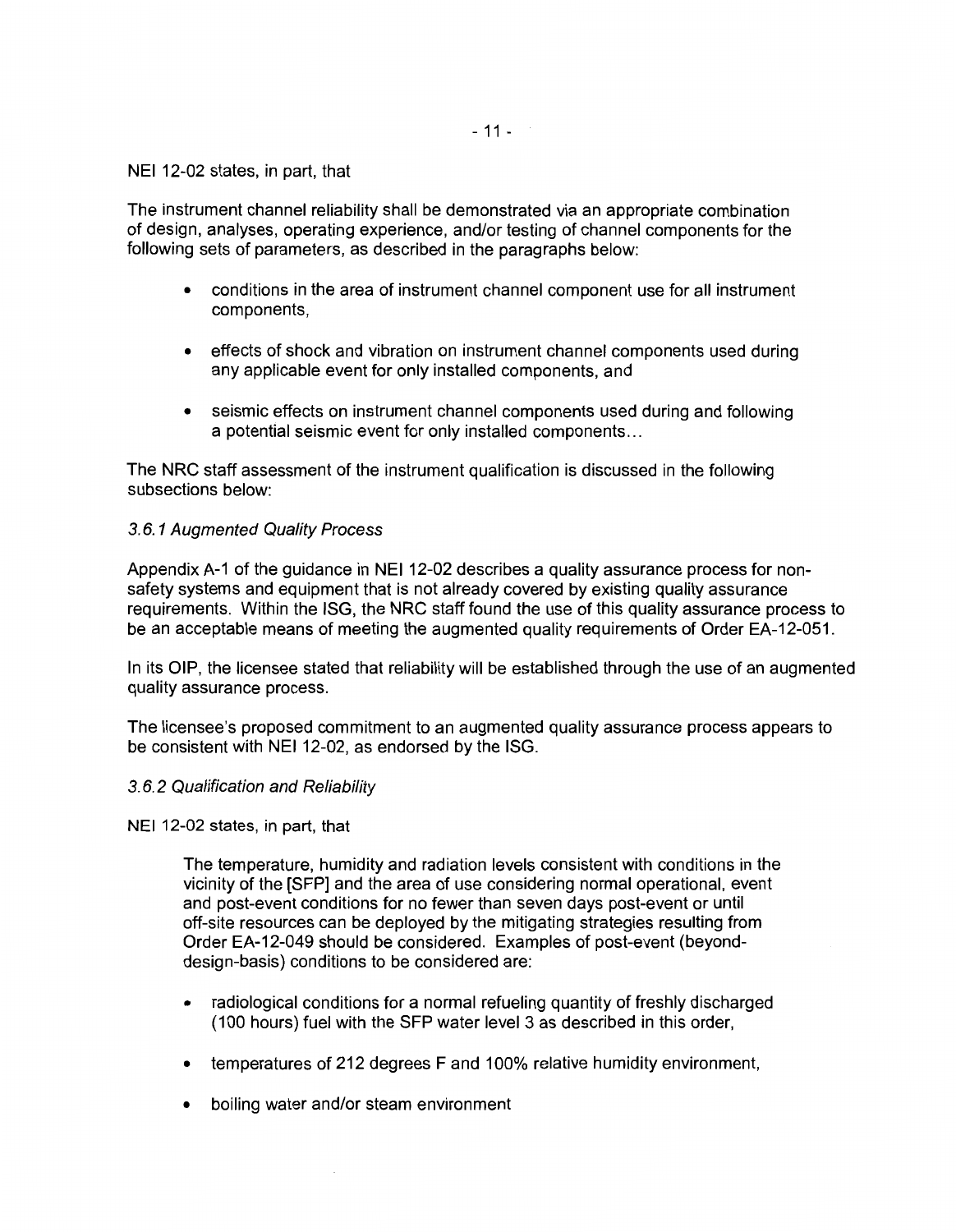• a concentrated borated water environment, and...

In its OIP, the licensee stated, consistent with NEI 12-02, in part, that

The design will consider the environmental conditions as discussed by NEI 12-02, Rev. 1 which recommends considering temperature, humidity, and radiation levels during normal operation and after a beyond-design basis external event for no fewer than seven days post- event or until off-site resources can be deployed by the mitigating strategies. Conditions to be considered are the radiological conditions for a normal refueling quantity of freshly discharged ( 100 hours) fuel with SFP water level at Level 3 as defined by NRC Order EA-12-051. temperatures of 212°F and 100% relative humidity, boiling water and/or steam, and concentrated borated water.

Related to qualification and reliability, in its letter dated August 12, 2013, the licensee stated, in part, that

As stated in letter dated February 27, 2013, the OIPs are based on conceptual design information. Progress made, proposed changes in compliance methods, updates to the schedule, and if needed, requests for relief and the bases will be provided in the six-month integrated plan updates. The information to support response to this request would be available after final design is complete. Therefore, FENOC intends to submit the response to this request in the February 2014 six-month update.

The NRC staff notes that the information regarding qualification and reliability of the SFP level instrumentation is not currently available for review and that in its letter dated August 26, 2013, the licensee identified the status of this activity as "Not Started." The licensee indicated that it intends to submit the information to the staff in the February 2014, six-month update. The staff has identified these requests as:

## **RAI#7**

#### **Please provide the following:**

- **a) A description of the specific method or combination of methods that will be applied to demonstrate the reliability of the permanently installed equipment under BOB ambient temperature, humidity, shock, vibration, and radiation conditions.**
- **b) A description of the testing and/or analyses that will be conducted to provide assurance that the equipment will perform reliably under the worst-case credible design basis loading at the location where the equipment will be mounted. Include a discussion of this seismic reliability demonstration as it applies to a) the level sensor mounted in the SFP area, and b) any control boxes, electronics, or read-out and retransmitting devices that will be employed to convey the level information from the level sensor to the plant operators or emergency responders.**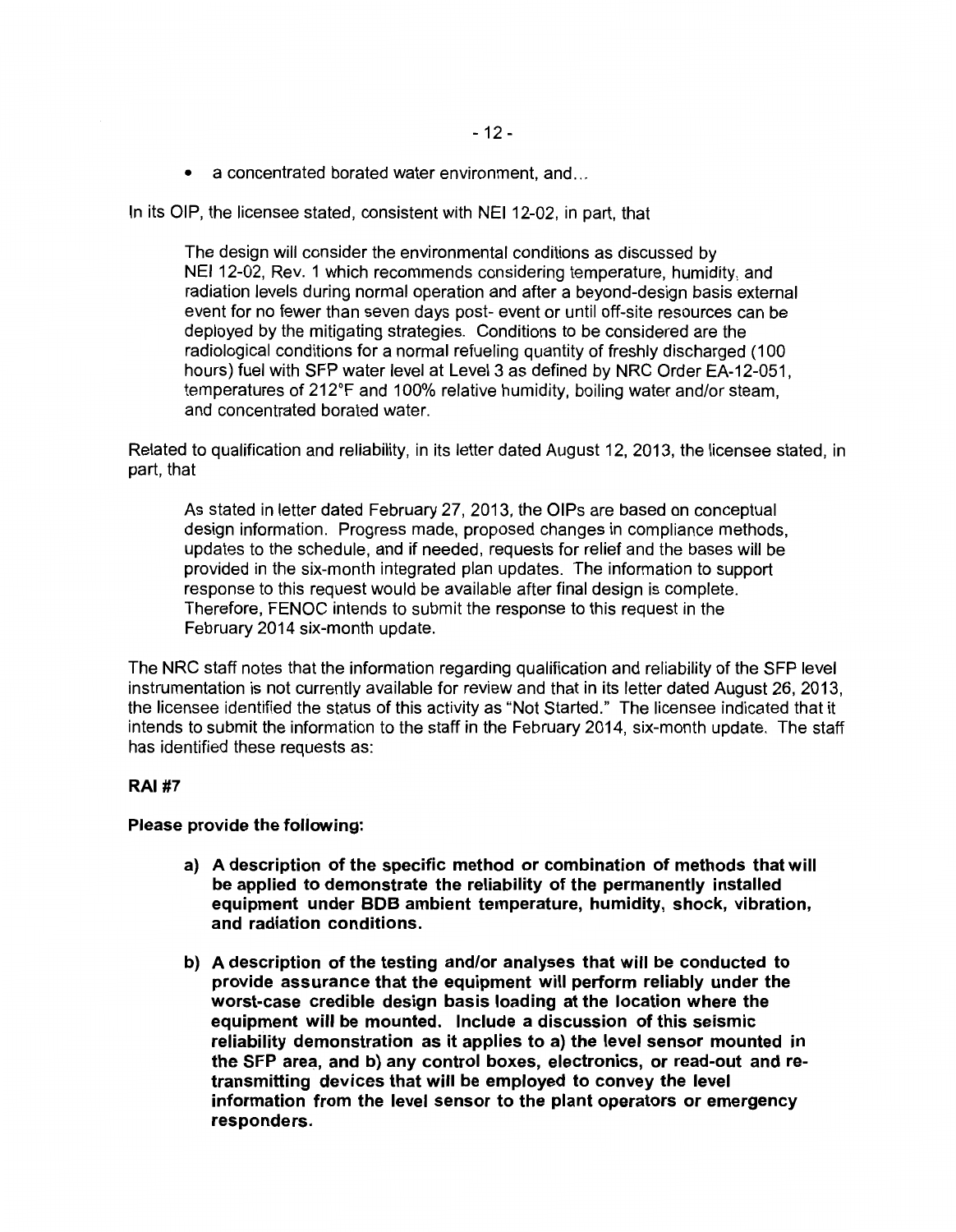**c) A description of the specific method or combination of methods that will be used to confirm the reliability of the permanently installed equipment such that following a seismic event the instrument will maintain its required accuracy.** 

(This information was previously requested as RAI-4 in the NRC letter dated July 17, 2013.)

In addition, the staff plans to verify the results of the licensee's testing and analysis used to demonstrate the qualification and reliability of the installed equipment when it is completed based on the licensee's response to the following RAI.

## **RAI#8**

**For RAI #7 above, please provide the results from the selected methods, tests and analyses used to demonstrate the qualification and reliability of the installed equipment in accordance with the Order requirements.** 

## 3.6.3 Qualification Evaluation Summary

Upon acceptable resolution of the RAis in Section 3.6, the NRC staff will be able to make a conclusion regarding the instrument qualification.

#### 3.7 Design Features: Independence

Attachment 2 of Order EA-12-051 states, in part, that

The primary instrument channel shall be independent of the backup instrument channel.

NEI 12-02 states, in part, that

Independence of permanently installed instrumentation, and primary and backup channels, is obtained by physical and power separation commensurate with the hazard and electrical isolation needs. If plant AC or DC power sources are used then the power sources shall be from different buses and preferably different divisions/channels depending on available sources of power.

In its OIP the licensee stated, in part, that

The primary instrument channel will be independent of the backup instrument channel. The primary and backup instrument channels will be physically and electrically separated to maintain channel independence. The sensors will be separated as far apart as practical within the constraints of existing pool geometry and equipment. Electronics enclosures will be separated by a suitable distance or may utilize structural features of the room in which they are located as a barrier to provide protection against a single event (missile, explosion, etc.) from damaging the electronics of both instrument channels. Power will be supplied from two separate power buses at a minimum, with a preference of different power divisions or channels as available. Cabling will be run in separate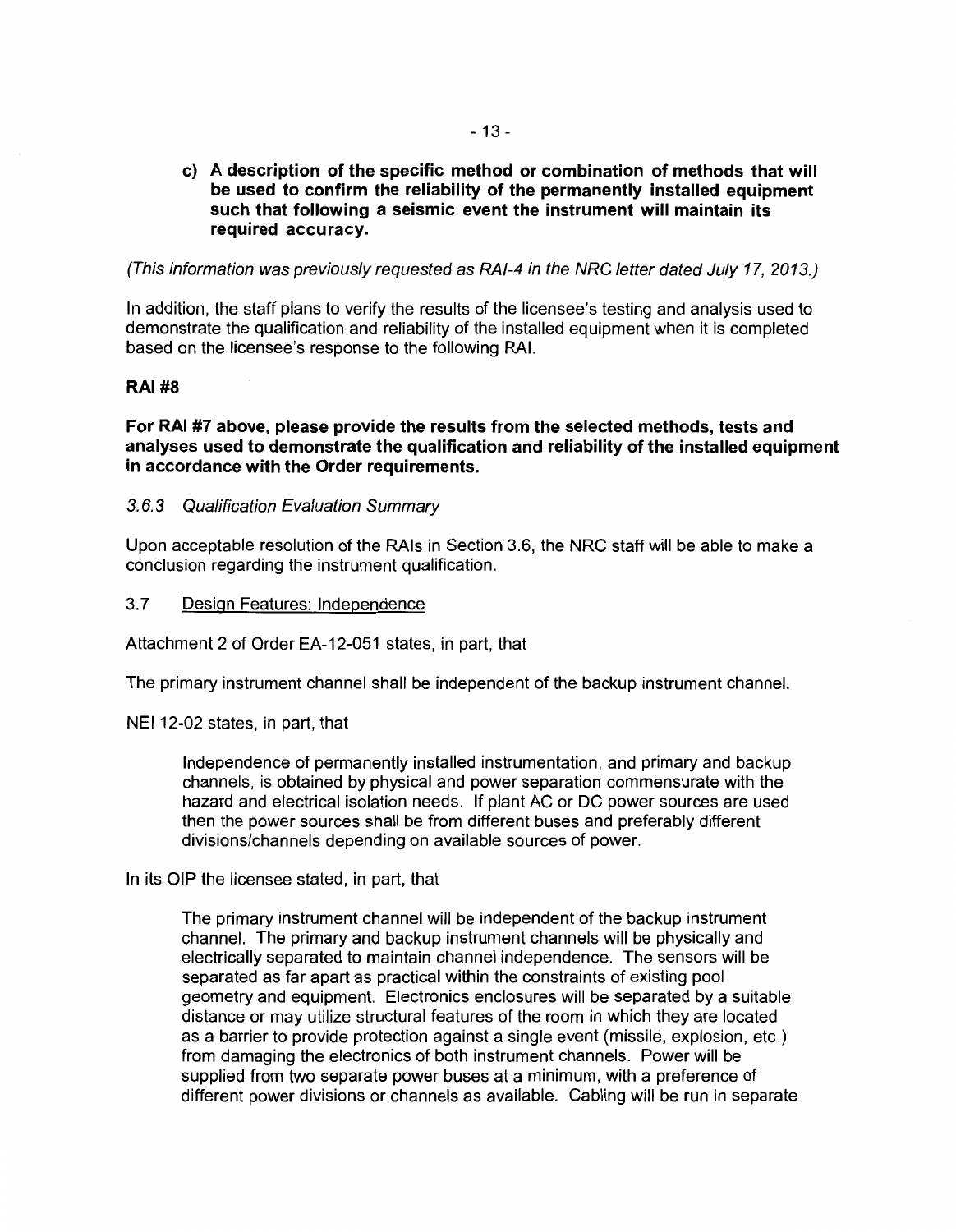conduit and/or cable tray. The same technology will be used for both the primary and backup instrument channels.

In its letter dated, August 12, 2013, the licensee stated, in part, that

As stated in letter dated February 27, 2013, the OIPs are based on conceptual design information. Progress made, proposed changes in compliance methods, updates to the schedule, and if needed, requests for relief and the bases will be provided in the six-month integrated plan updates. The information to support response to this request would be available after final design is complete. Therefore, FENOC intends to submit the response to this request in the February 2014 six-month update.

The NRC staff notes that the information regarding independence of the SFP level instrumentation is not currently available for review and that in its letter dated August 26, 2013, the licensee identified the status of this activity as "Not Started." The licensee indicated that it intends to submit the information to the staff in the February 2014, 6-month update. The staff has identified this request as:

#### **RAI#9**

**Please provide the following:** 

- **a) A description of the manner the two channels of the proposed level measurement system meet the independence requirement to minimize, to the extent practicable, the potential for a common cause event to adversely affect both channels.**
- **b) Further information describing the design and installation of each level measurement system, consisting of level sensor electronics, cabling, and readout devices. Please address how independence of these components of the primary and back-up channels is achieved through the application of independent power sources, physical and spatial separation, independence of signals sent to the location(s) of the readout devices, and the independence of the displays.**

(This information was previously requested as RAI-5 in NRC letter dated July 17, 2013.)

3.8 Design Features: Power Supplies

Attachment 2 of Order EA-12-051, states in part, that

Permanently installed instrumentation channels shall each be powered by a separate power supply. Permanently installed and portable instrumentation channels shall provide for power connections from sources independent of the plant ac and de power distribution systems, such as portable generators or replaceable batteries. Onsite generators used as an alternate power source and replaceable batteries used for instrument channel power shall have sufficient capacity to maintain the level indication function until offsite resource availability is reasonably assured.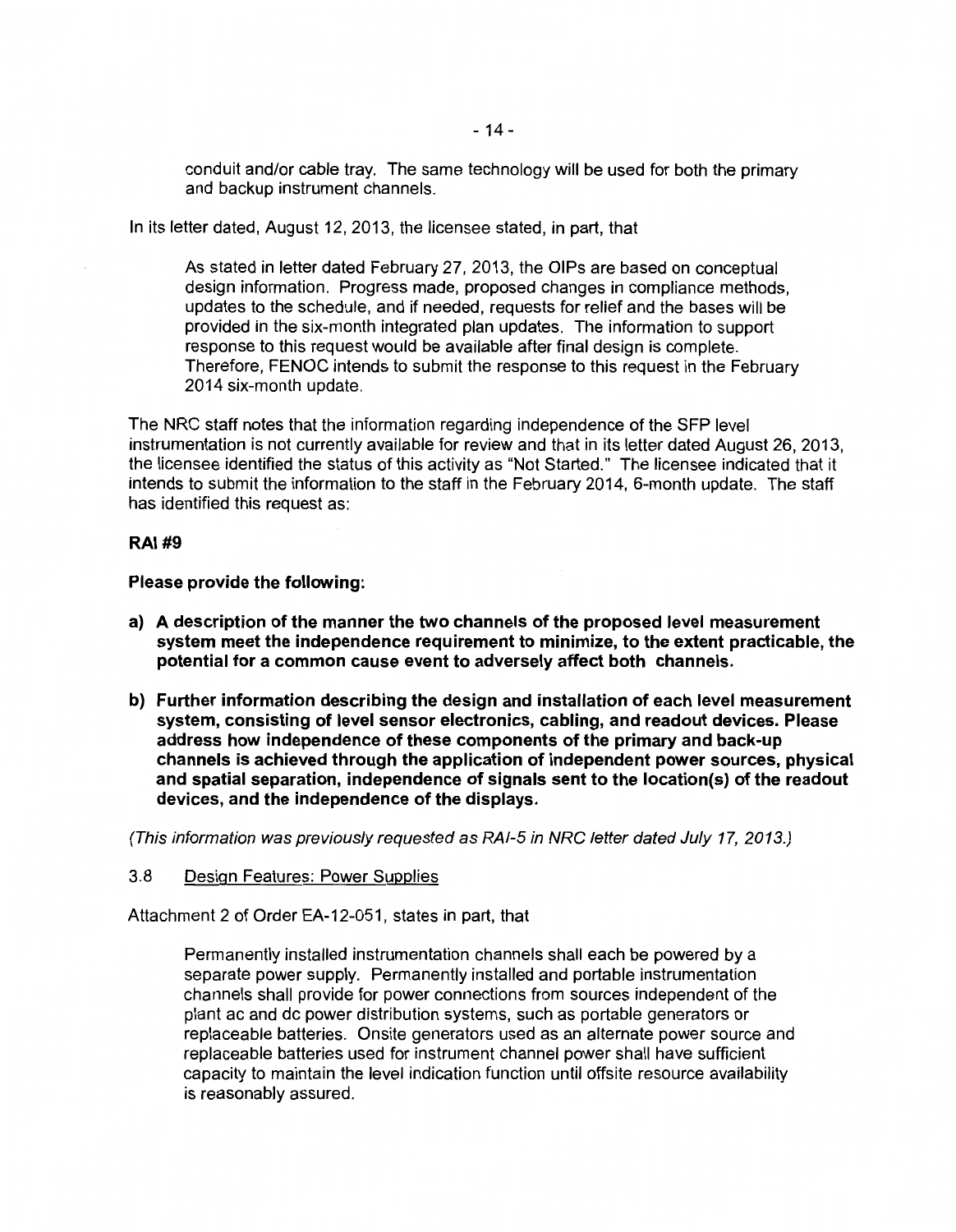NEI 12-02 states, in part, that

The normal electrical power supply for each channel shall be provided by different sources such that the loss of one of the channels primary power supply will not result in a loss of power supply function to both channels of SFP level instrumentation.

All channels of SFP level instrumentation shall provide the capability of connecting the channel to a source of power (e.g., portable generators or replaceable batteries) independent of the normal plant AC and DC power systems. For fixed channels this alternate capability shall include the ability to isolate the installed channel from its normal power supply or supplies. The portable power sources for the portable and installed channels shall be stored at separate locations, consistent with the reasonable protection requirements associated with NEI 12-06 (Order EA-12-049). The portable generator or replaceable batteries should be accessible and have sufficient capacity to support reliable instrument channel operation until off-site resources can be deployed by the mitigating strategies resulting from Order EA-12-049.

If adequate power supply for either an installed or portable level instrument credits intermittent operation, then the provisions shall be made for quickly and reliably taking the channel out of service and restoring it to service. For example, a switch on the power supply to the channel is adequate provided the power can be periodically interrupted without significantly affecting the accuracy and reliability of the instrument reading. Continuous indication of SFP level is acceptable only if the power for such indication is demonstrably adequate for the time duration specified in section 3.1[.]

In its OIP, the licensee stated that each channel will normally be powered from independent 120 VAC [volts-alternating current] power sources and will have a dedicated battery backup. The licensee also stated that a minimum battery life of 24 hours will be provided to allow for power restoration from portable equipment.

In its letter dated August 12, 2013, the licensee stated, in part, that

As stated in letter dated February 27, 2013, the OIPs are based on conceptual design information. Progress made, proposed changes in compliance methods, updates to the schedule, and if needed, requests for relief and the bases will be provided in the six-month integrated plan updates. The information to support response to this request would be available after final design is complete. Therefore, FENOC intends to submit the response to this request in the February 2014 six-month update.

The NRC staff notes that the information regarding the power supply for the SFP level instrumentation is not currently available for review and that in its letter dated August 26, 2013, the licensee identified the status of this activity as "Not Started." The licensee indicated that it intends to submit the information to the staff in the February 2014, six-month update. The staff has identified this request as: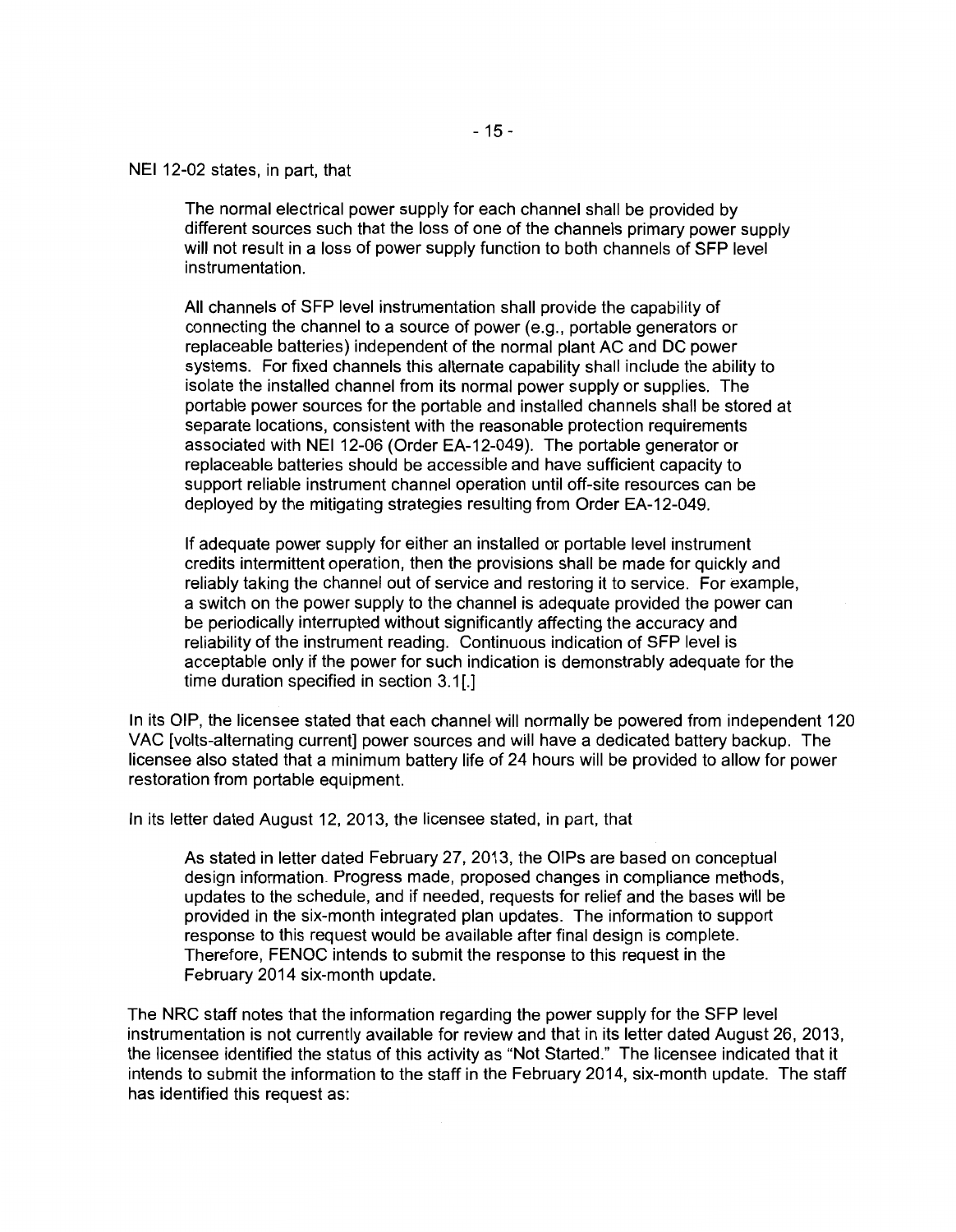**RAJ #10** 

**Please provide the following:** 

- **a) A description of the electrical ac power sources and capabilities for the primary and backup channels.**
- **b) Please provide the results of the calculation depicting the battery backup duty cycle requirements demonstrating that its capacity is sufficient to maintain the level indication function until offsite resource availability is reasonably assured.**

(This information was previously requested as RAI-6 in NRC letter dated July 17, 2013. However, based on feedback from the licensees, it was revised as above.)

## 3.9 Design Features: Accuracy

Attachment 2 of Order EA-12-051 states, in part, that

The instrument channels shall maintain their designed accuracy following a power interruption or change in power source without recalibration.

NEI 12-02 states, in part, that

Accuracy should consider operations while under SFP conditions, e.g., saturated water, steam environment, or concentrated borated water. Additionally, instrument accuracy should be sufficient to allow trained personnel to determine when the actual level exceeds the specified lower level of each indicating range (levels 1, 2 and 3) without conflicting or ambiguous indication.

In its OIP, the licensee stated that the guided wave radar design provides continuous monitoring of the SFP water level and that the instrument channels will be designed to maintain their design accuracy without recalibration following a power interruption or change in power source.

In its letter dated August 12, 2013, the licensee stated, in part, that

As stated in letter dated February 27, 2013, the OIPs are based on conceptual design information. Progress made, proposed changes in compliance methods, updates to the schedule, and if needed, requests for relief and the bases will be provided in the six-month integrated plan updates. The information to support response to this request would be available after final design is complete. Therefore, FENOC intends to submit the response to this request in the February 2014 six-month update.

The NRC staff notes that the information regarding the accuracy of the SFP level instrumentation is not currently available for review and that in its letter dated August 26, 2013, the licensee identified the status of this activity as "Not Started." The licensee indicated that it intends to submit the information to the staff in the February 2014, six-month update. The staff has identified this request as: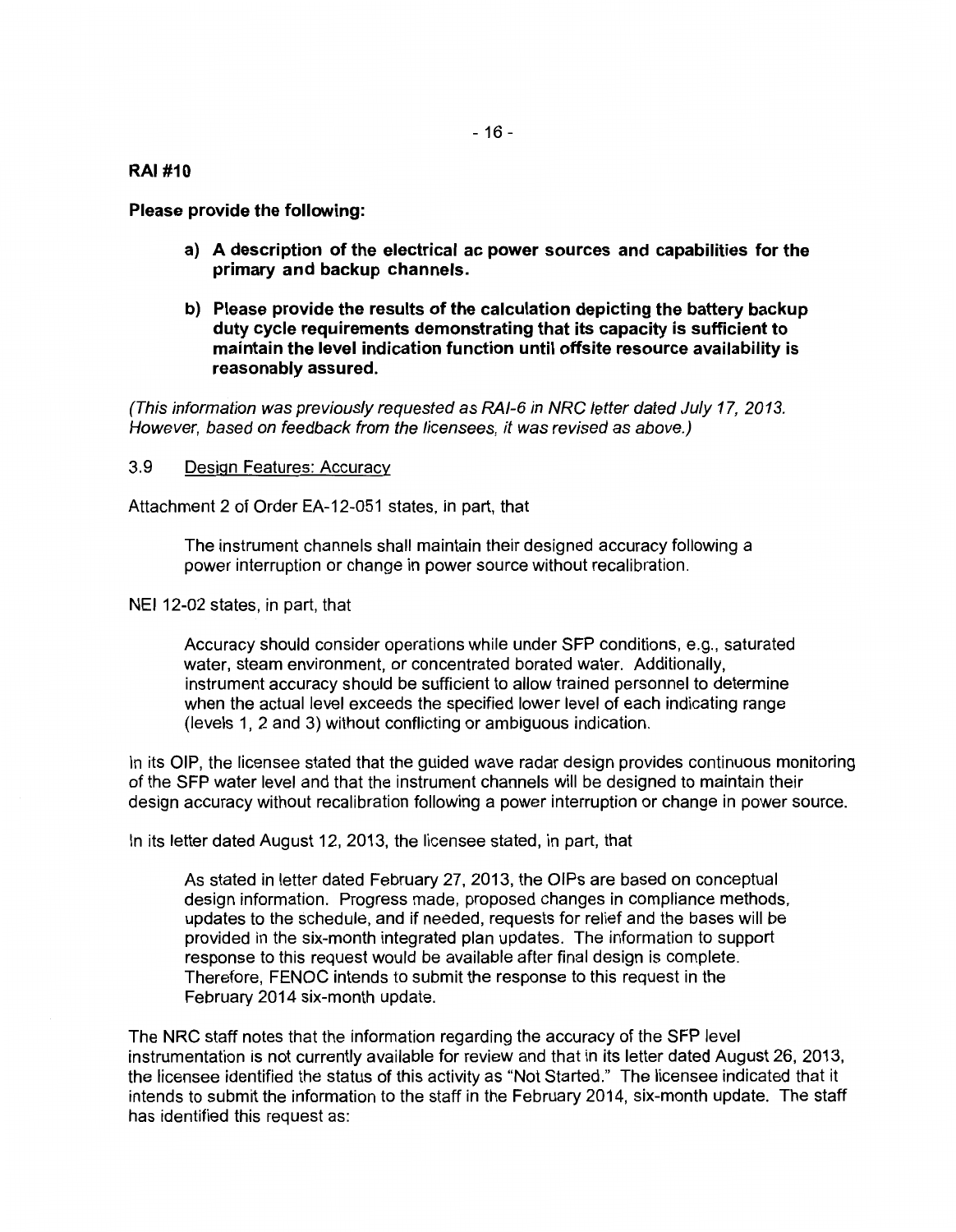#### **RAJ #11**

**Please provide the following:** 

**a) An estimate of the expected instrument channel accuracy performance (e.g., in percent of span) under both a) normal SFP level conditions (approximately Level1 or higher) and b) at the BOB conditions (i.e., radiation, temperature, humidity, post-seismic and post-shock conditions) that would be present if the SFP level were at the Level 2 and Level 3 datum points.** 

**A description of the methodology that will be used for determining the maximum allowed deviation from the instrument channel design accuracy that will be employed under normal operating conditions as an acceptance criterion for a calibration procedure to flag to operators and to technicians that the channel requires adjustment to within the normal condition design accuracy.** 

(This information was previously requested as RAI-7 in NRC letter dated July 17, 2013.)

## 3.10 Design Features: Testing

Attachment 2 of Order EA-12-051 states, in part, that

The instrument channel design shall provide for routine testing and calibration.

NEI 12-02 states, in part, that

Static or non-active installed (fixed) sensors can be used and should be designed such that testing and/or calibration can be performed in-situ. For microprocessor based channels the instrument channel design shall be capable of testing while mounted in the pool.

In its OIP, the licensee stated that the instrument channel design will include provisions for routine testing and calibration and that the instrumentation will allow for in-situ testing and calibration of the level instrumentation to minimize calibration effort and instrument downtime.

In its letter dated August 12, 2013, the licensee stated, in part, that

As stated in letter dated February 27, 2013, the OIPs are based on conceptual design information. Progress made, proposed changes in compliance methods, updates to the schedule, and if needed, requests for relief and the bases will be provided in the six-month integrated plan updates. The information to support response to this request would be available after final design is complete and the FENOC engineering change process has progressed to the point of determining procedure details needed for testing and calibration. Therefore, FENOC intends to submit the response to this request in the August 2014 six-month update.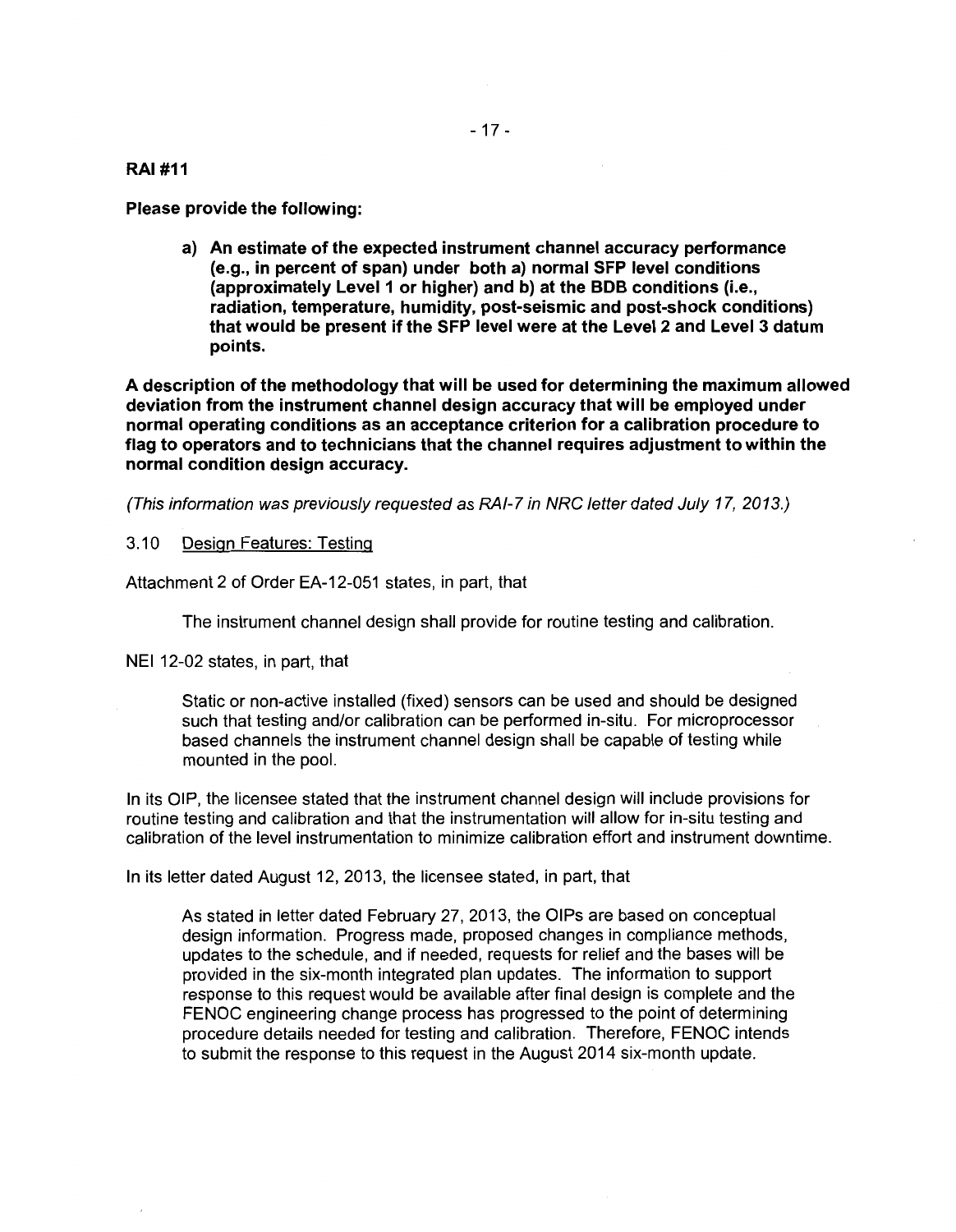The NRC staff notes that the information regarding the design of the SFP level instrumentation to provide for routine testing and calibration is not currently available for review and that in its letter dated August 26, 2013, the licensee identified the status of this activity as "Not Started."

The licensee indicated that it intends to submit the information to the staff in the August 2014, six-month update. The staff has identified this request as:

## RAI #12

#### Please provide the following:

- a) A description of the capability and provisions the proposed level sensing equipment will have to enable periodic testing and calibration, including how this capability enables the equipment to be tested in-situ.
- b) A description of the testing and calibration necessary to enable the conduct of regular channel checks of each independent channel against the other, and against any other permanently-installed SFP level instrumentation.
- c) A description of the calibration tests and functional checks processes to be performed, and their frequency. Discuss the steps to be taken to ensure these surveillances will be incorporated into the plant surveillance program.
- d) A description of the preventive maintenance tasks are required to be performed during normal operation, and the planned maximum surveillance interval necessary to ensure that the channels are fully conditioned to accurately and reliably perform their functions when needed.

(This information was previously requested as RAI-8 in NRC letter dated July 17, 2013.)

3. 11 Design Features: Display

Attachment 2 of Order EA-12-051 states, in part, that

Trained personnel shall be able to monitor the spent fuel pool water level from the control room, alternate shutdown panel, or other appropriate and accessible location. The display shall provide on-demand or continuous indication of spent fuel pool water level.

#### NEI 12-02 states, in part, that

The intent of this guidance is to ensure that information on SFP level is reasonably available to the plant staff and decision makers. Ideally there will be an indication from at least one channel of instrumentation in the control room. While it is generally recognized (as demonstrated by the events at Fukushima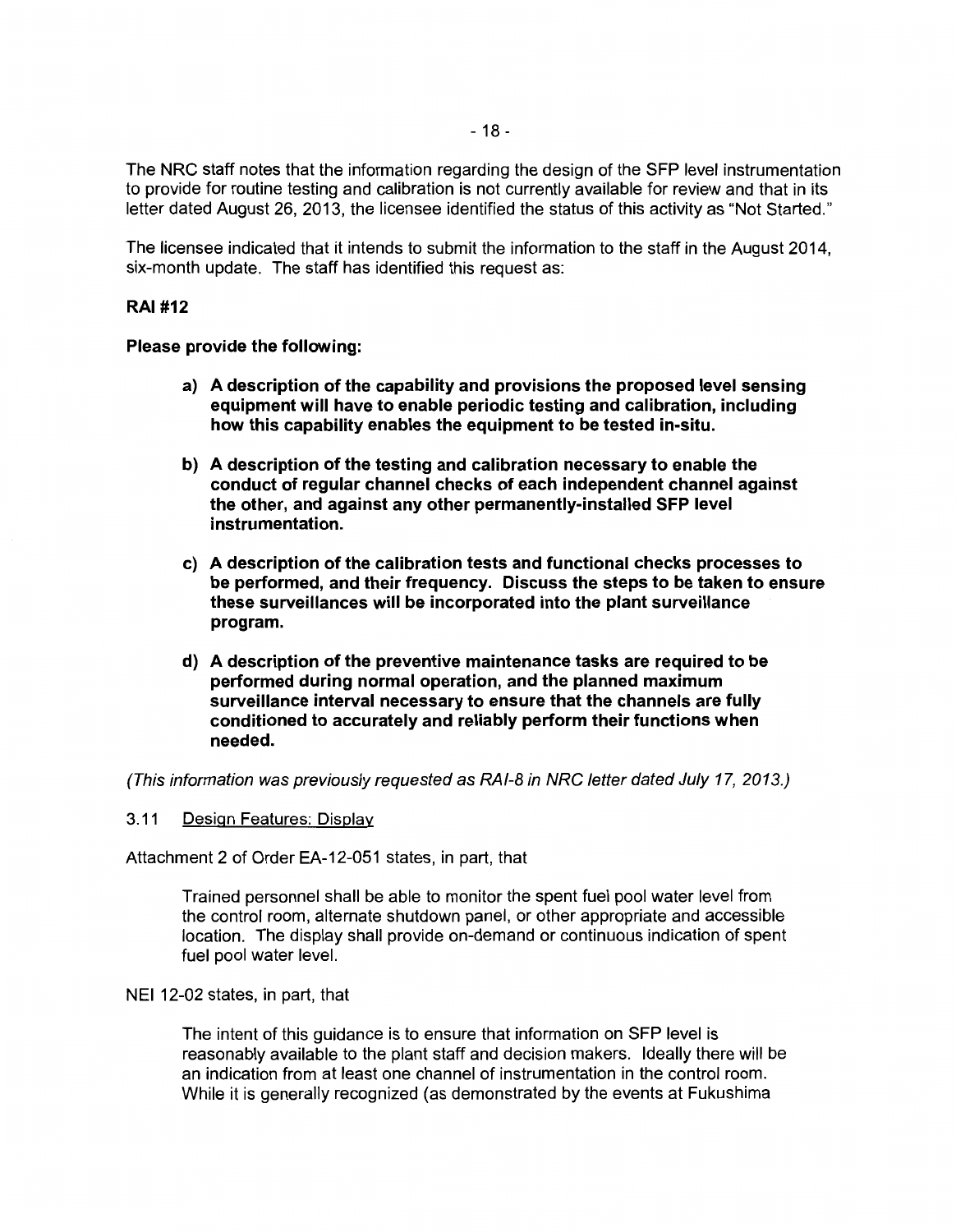Daiichi) that SFP level will not change rapidly during a loss of spent fuel pool cooling scenario more rapid SFP drain down cannot be entirely discounted.

Therefore, the fact that plant personnel are able to determine the SFP level will satisfy this requirement, provided the personnel are available and trained in the use of the SFP level instrumentation (see Section 4.1) and that they can accomplish the task when required without unreasonable delay.

SFP level indication from the installed channel shall be displayed in the control room, at the alternate shutdown panel, or another appropriate and accessible location (reference NEI 12-06). An appropriate and accessible location shall have the following characteristics:

- occupied or promptly accessible to the appropriate plant staff giving appropriate consideration to various drain down scenarios,
- outside of the area surrounding the SFP floor, e.g., an appropriate distance from the radiological sources resulting from an event impacting the SFP,
- inside a structure providing protection against adverse weather, and
- outside of any very high radiation areas or LOCKED HIGH RAD AREA during normal ,operation.

If multiple display locations beyond the required "appropriate and accessible location" are desired, then the instrument channel shall be designed with the capability to drive the multiple display locations without impacting the primary "appropriate and accessible" display.

In its OIP states, the licensee stated that the SFP level instrumentation will provide for display of fuel pool level using an indicator located in the main control room (MCR).

In its letter dated August 12, 2013, the licensee restated that the SFP level instrumentation, primary and backup instrument channel display, will be located in the MCR.

The NRC staff notes that the NEI guidance for "Display'' specifically mentions the control room as an acceptable location for SFP instrumentation displays as it is occupied or promptly accessible, outside the area surrounding the SFP, inside a structure providing protection against adverse weather and outside of any very high radiation areas or LOCKED HIGH RAD AREA during normal operation. The licensee's proposed location for the primary and backup SFP instrumentation displays appears to be consistent with NEI 12-02, as endorsed by the ISG.

#### 3.12 Programmatic Controls: Training

Attachment 2 of Order EA-12-051 states, in part, that

Personnel shall be trained in the use and the provision of alternate power to the primary and backup instrument channels.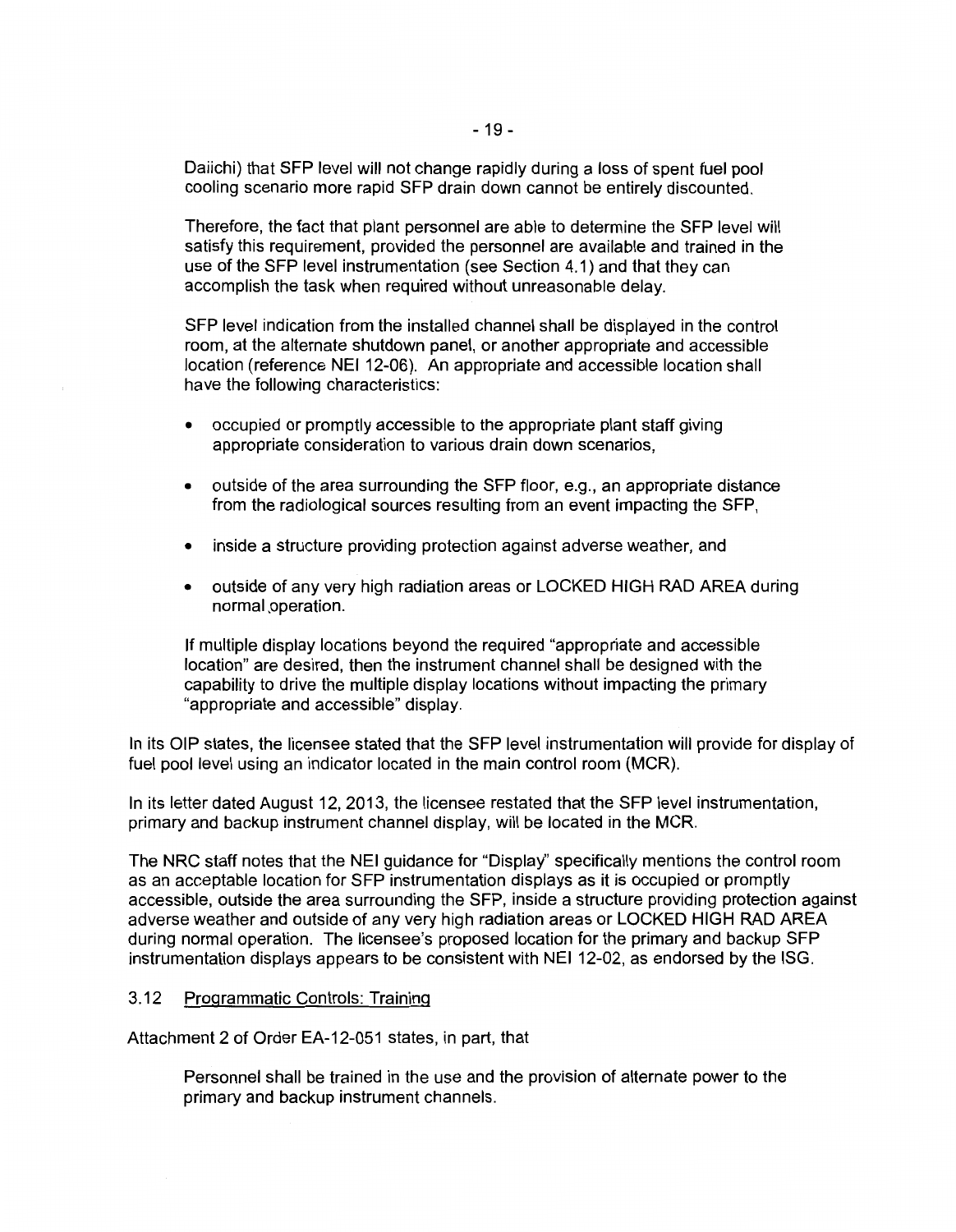The personnel performing functions associated with these SFP level instrumentation channels shall be trained to perform the job specific functions necessary for their assigned tasks (maintenance, calibration, surveillance, etc.). SFP instrumentation should be installed via the normal modification processes. In some cases, utilities may choose to utilize portable instrumentation as a portion of their SFP instrumentation response. In either case utilities should use the Systematic Approach to Training (SAT) to identify the population to be trained. The SAT process should also determine both the initial and continuing elements of the required training.

In its OIP, the licensee stated, in part, that

The Systematic Approach to Training will be utilized when developing and implementing training. Training for maintenance and operations personnel will be developed and provided. Training will be provided for the personnel in the use of and provision of alternate power to, primary and backup instrument channels in compliance with the NRC Order EA-12-051 Attachment 2, Section 2.1.

The licensee's proposed plan, with respect to the training personnel in the use and the provision of alternate power to the primary and backup instrument channels, including the approach to identifying the population to be trained, appears to be consistent with NEI 12-02, as endorsed by the ISG.

3.13 Programmatic Controls: Procedures

Attachment 2 of Order EA-12-051 states, in part, that

Procedures shall be established and maintained for the testing, calibration, and use of the primary and backup spent fuel pool instrument channels.

NEI 12-02 states, in part, that

Procedures will be developed using guidelines and vendor instructions to address the maintenance, operation and abnormal response issues associated with the new SFP instrumentation.

In its OIP, the licensee stated that procedures will be established and maintained for the testing, calibration, operation and abnormal response issues associated with the primary and backup spent fuel pool instrumentation channels.

In its letter dated August 12, 2013, the licensee stated, in part, that

As stated in letter dated February 27, 2013, the OIPs are based on conceptual design information. Progress made, proposed changes in compliance methods, updates to the schedule, and if needed, requests for relief and the bases will be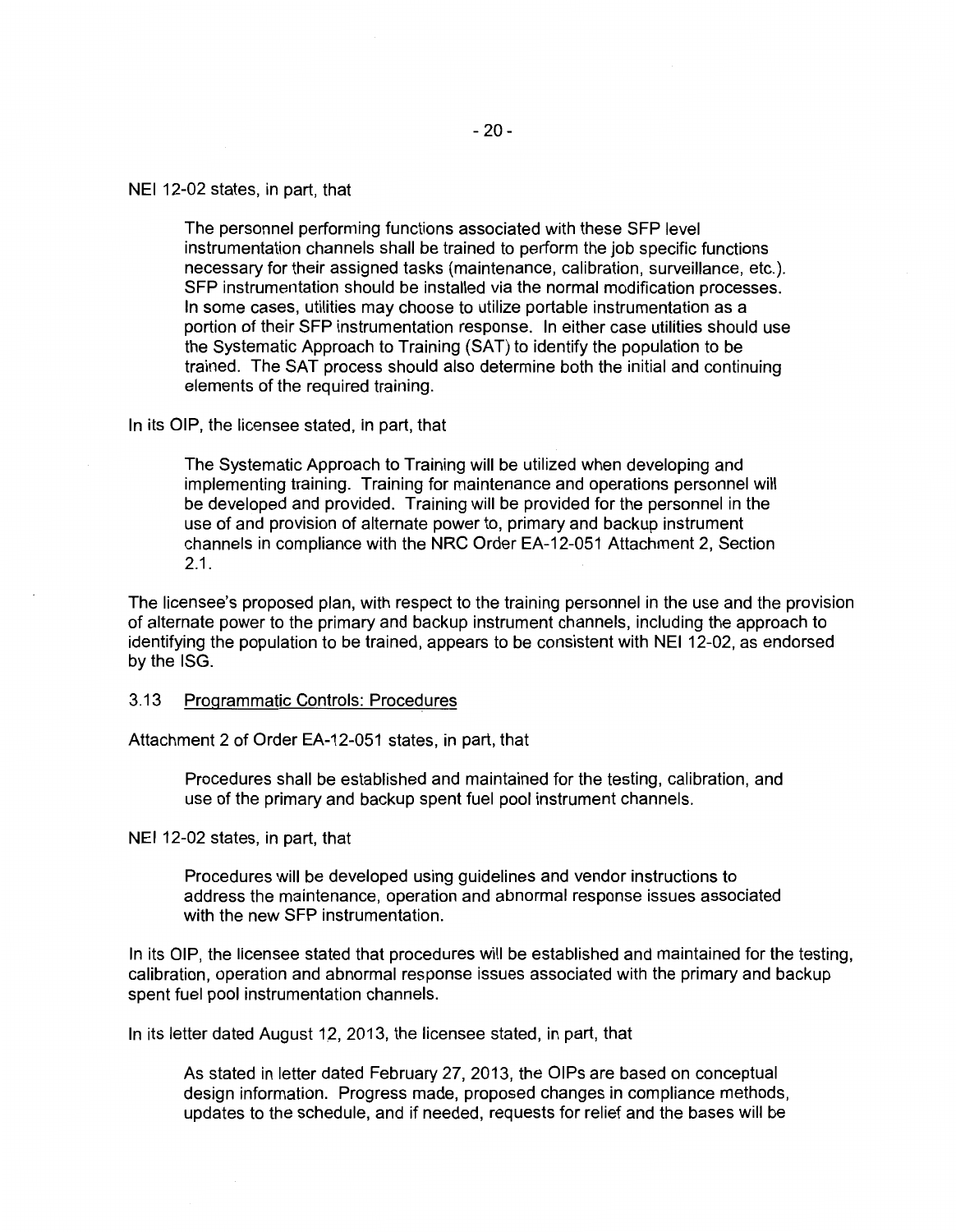provided in the six-month integrated plan updates. The information to support response to this request would be available after final design is complete and the FENOC engineering change process has progressed to the point of determining procedure details needed for testing and calibration. Therefore, FENOC intends to submit the response to this request in the August 2014 six-month update.

The NRC staff notes that the information regarding the procedures to address the maintenance, operation and abnormal response issues associated with the new SFP level instrumentation is not currently available for review and that in its letter dated August 26, 2013, the licensee identified the status of this activity as "Not Started." The licensee indicated that it intends to submit the information to the staff in the August 2014, six-month update. The staff has identified this request as:

## **RAI #13**

**Please provide a list of the procedures addressing operation (both normal and abnormal response), calibration, test, maintenance, and inspection procedures that will be developed for use of the SFP instrumentation. The licensee is requested to include a brief description of the specific technical objectives to be achieved within each procedure.** 

#### 3.14 Programmatic Controls: Testing and Calibration

Attachment 2 of Order EA-12-051 states, in part, that

Processes shall be established and maintained for scheduling and implementing necessary testing and calibration of the primary and backup spent fuel pool level instrument channels to maintain the instrument channels at the design accuracy.

#### NEI 12-02 states, in part, that

Processes shall be established and maintained for scheduling and implementing necessary testing and calibration of the primary and backup SFP level instrument channels to maintain the instrument channels at the design accuracy. The testing and calibration of the instrumentation shall be consistent with vendor recommendations or other documented basis.

In its OIP, the licensee stated that processes will be established and maintained for scheduling and implementing necessary testing and calibration of primary and backup SFP level instrument channels in order to maintain the design accuracy.

In its letter dated August 12, 2013, the licensee stated, in part, that

As stated in letter dated February 27, 2013, the OIPs are based on conceptual design information. Progress made, proposed changes in compliance methods, updates to the schedule, and if needed, requests for relief and the bases will be provided in the six-month integrated plan updates. The information to support response to this request would be available after final design is complete and the FENOC engineering change process has progressed to the point of determining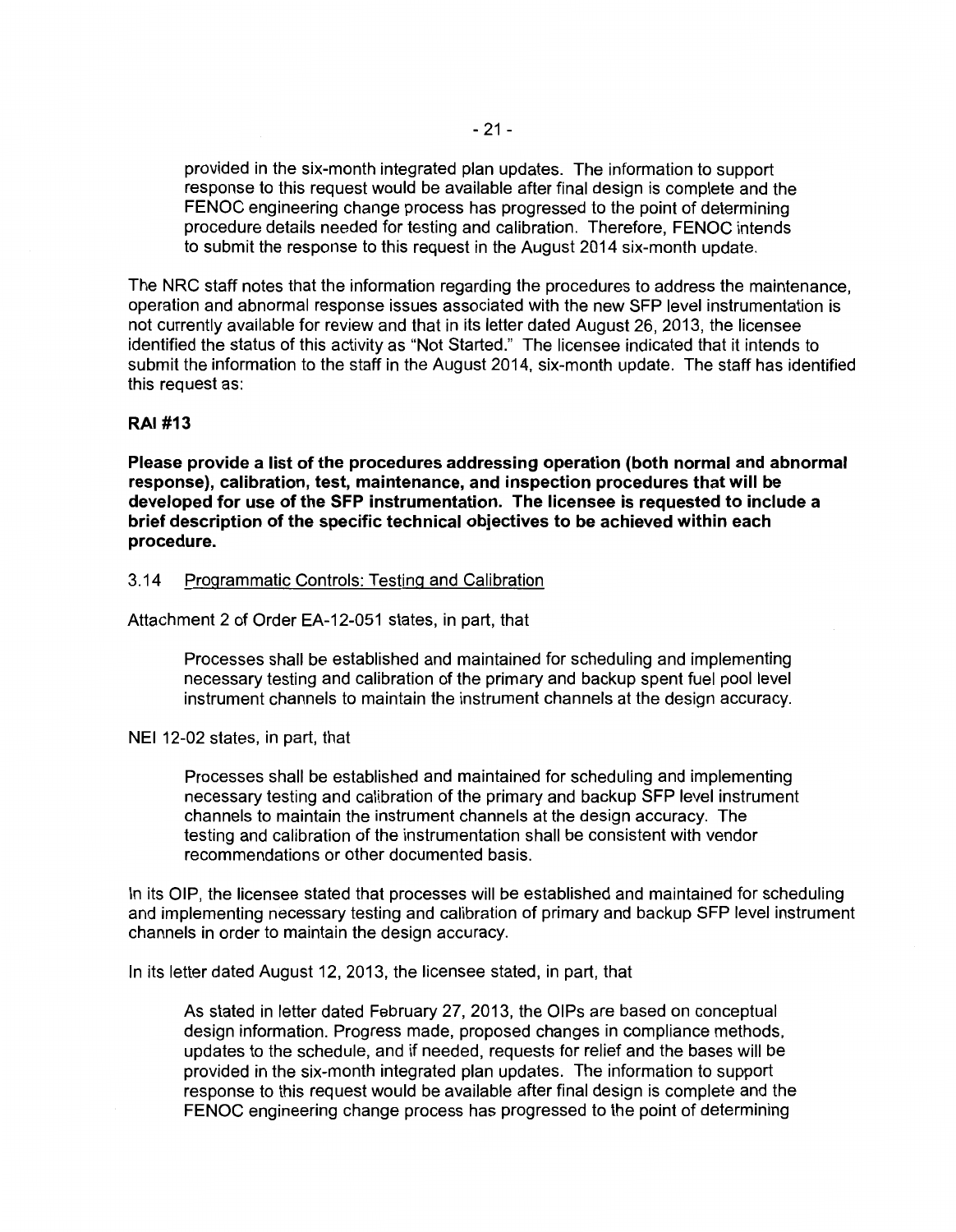procedure details needed for testing and calibration. Therefore, FENOC intends to submit the response to this request in the August 2014 six-month update.

The NRC staff notes that the information regarding testing and calibration of the SFP level instrumentation is not currently available for review and that in its letter dated August 26, 2013, the licensee identified the status of this activity as "Not Started." The licensee indicated that it intends to submit the information to the staff in the August 2014, six-month update. The staff has identified this request as:

#### RAI #14

Please provide the following:

- a) Further information describing the maintenance and testing program the licensee will establish and implement to ensure that regular testing and calibration is performed and verified by inspection and audit to demonstrate conformance with design and system readiness requirements. Include a description of your plans for ensuring that necessary channel checks, functional tests, periodic calibration, and maintenance will be conducted for the level measurement system and its supporting equipment.
- b) A description of the approach and process to be uses by the licensee to follow guidance in NEI 12-02 Section 4.3 regarding compensatory actions for one or both non-functioning channels.
- c) A description of the compensatory actions to be taken in the event that one of the instrument channels cannot be restored to functional status within 90 days.

(This information was previously requested as RAI-11 in NRC letter dated July 17, 2013.)

#### RAI #15

Please provide a description of the in-situ calibration process at the SFP location that will result in the channel calibration being maintained at its design accuracy.

3.15 Instrument Reliability

NEI 12-02 states, in part, that

A spent fuel pool level instrument channel is considered reliable when the instrument channel satisfies the design elements listed in Section 3 [Instrument Design Features] of this guidance and the plant operator has fully implemented the programmatic features listed in Section 4 [Program Features].

In its OIP, the licensee stated that the reliability of the primary and backup SFP instrument channels will be assured by conformance with the guidelines of NRC JLD-ISG -2012-03 and NEI 12-02, Revision 1.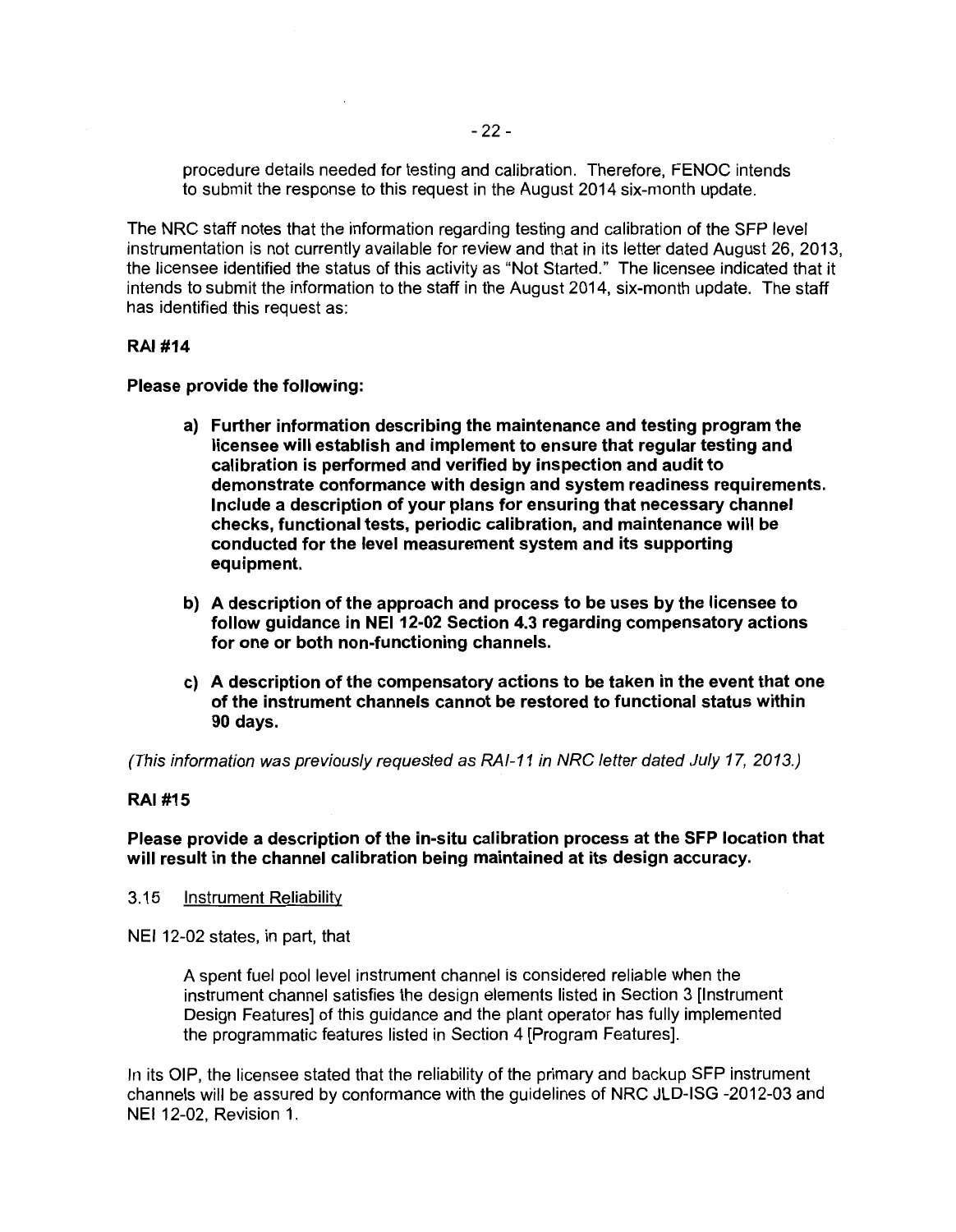Upon acceptable resolution of the RAis noted above, the NRC staff will be able to make a conclusion regarding the reliability of the SFP instrumentation.

#### **4.0 CONCLUSION**

The NRC staff is unable to complete its evaluation regarding the acceptability of the licensee's plans for implementing the requirements of Order EA-12-051 due to the need for additional information as described above. The staff will issue an evaluation with its conclusion after the licensee has provided the requested information.